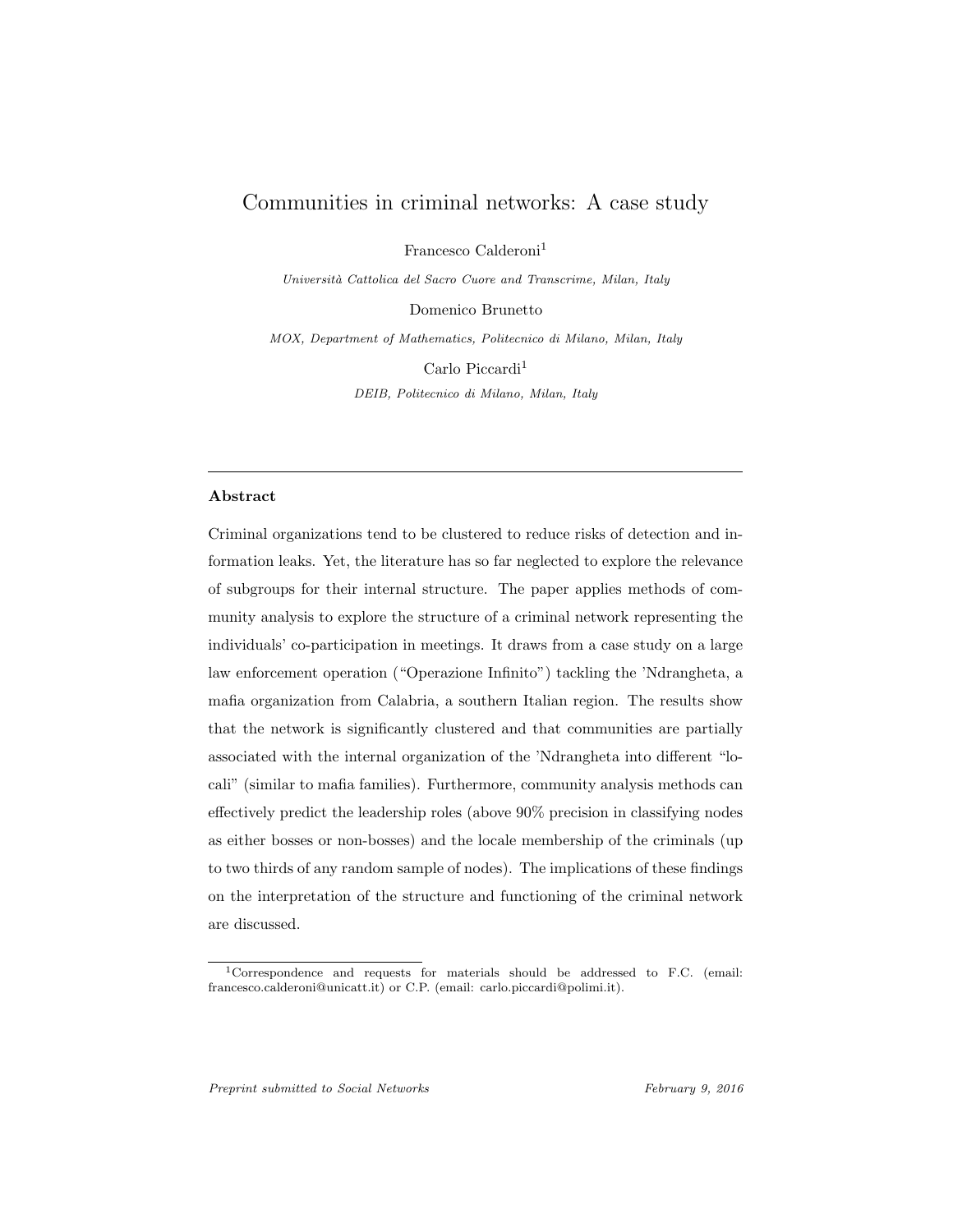Keywords: Criminal networks; Community analysis; Centrality measures; Leadership identification; Membership identification

# <span id="page-1-0"></span>1. Introduction

Academics and law enforcement agencies are increasingly applying network analysis to organized crime networks. While the current applications mainly focus on the identification of the key criminals through centrality measures <sup>5</sup> [\(Varese, 2006b;](#page-27-0) [Morselli, 2009;](#page-26-0) [Calderoni, 2014\)](#page-24-0) and other individual attributes [\(Carley et al., 2002;](#page-24-1) [Morselli and Roy, 2008;](#page-26-1) [Malm and Bichler, 2011;](#page-25-0) [Bright](#page-23-0) [et al., 2015\)](#page-23-0), the analysis of the subgroups and their influence on the criminal activities received very limited attention so far.

Subgroups are a natural occurrence in criminal networks. Criminal organiza-<sup>10</sup> tions may structure themselves in functional, ethnic, or hierarchical units. Furthermore, the constraints of illegality limit information sharing to prevent leaks and detection, as criminal groups face a specific efficiency vs. security trade-off [\(Morselli et al., 2007\)](#page-26-2). This makes criminal organizations globally sparse but locally clustered networks, often showing both scale-free and small-world prop-

- <sup>15</sup> erties [\(Malm and Bichler, 2011\)](#page-25-0). Also, the larger the criminal organization, the most likely and relevant is the presence of subgroups. These considerations suggest that the analysis of subgroups in criminal networks may provide insight on both the internal structure of large organized crime groups and on the best preventing and repressive strategies against them.
- <sup>20</sup> The mafias are a clear example of large organized crime groups, often comprising several families or clans with a specific hierarchy and a strong cohesion. These units may show different interactions among them, ranging from open conflict to pacific cooperation. Each mafia family is a subgroup within a larger criminal network, and inter-family dynamics are determinant for the activities
- <sup>25</sup> of the mafias. Nevertheless, possibly due to the difficulties in gathering reliable data, the literature has so far neglected the role of the family in the structure and the activities of the mafias.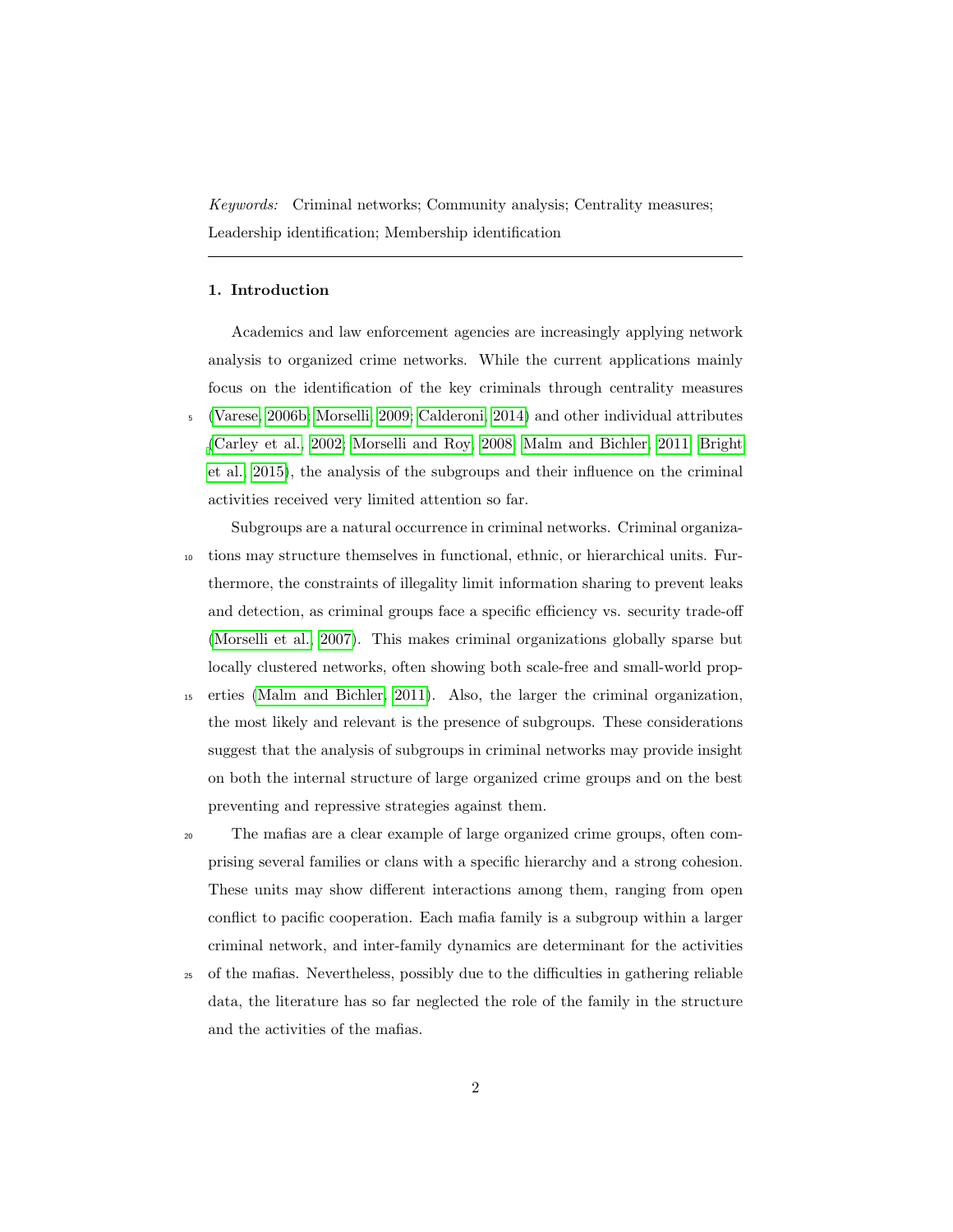In the literature of network analysis (e.g., [Boccaletti et al., 2006;](#page-23-1) [Barrat](#page-23-2) [et al., 2008;](#page-23-2) [Newman, 2010\)](#page-26-3), one of the most challenging areas of investiga-<sup>30</sup> tion in recent years is *community analysis*, which is aimed at revealing possible subnetworks (i.e., groups of nodes called communities, or clusters, or modules) characterized by comparatively large internal connectivity, namely whose nodes tend to connect much more with the other nodes of the group than with the rest of the network. A large number of contributions have explored the theo-

<sup>35</sup> retical aspects of community analysis and proposed a broad set of algorithms for community detection [\(Fortunato, 2010\)](#page-24-2). Most notably, community analysis has revealed to be a powerful tool for deeply understanding the properties of a number of real-world complex systems in virtually any field of science, including [b](#page-26-4)iology [\(Jonsson et al., 2006\)](#page-25-1), ecology [\(Krause et al., 2003\)](#page-25-2), economics [\(Piccardi](#page-26-4) [et al., 2010\)](#page-26-4), information [\(Flake et al., 2002;](#page-24-3) [Fortuna et al., 2011\)](#page-24-4) and social

sciences [\(Girvan and Newman, 2002;](#page-24-5) [Arenas et al., 2004\)](#page-23-3).

This paper aims to apply the methods of community analysis to criminal networks analyzing the co-participation in the meetings of a large mafia organization. The exercise aims to explore the relevance of subgroups in criminal

- <sup>45</sup> networks, with a specific focus on the characterization of mafia clans and families and the identification of bosses. The case study draws data from a large law enforcement operation in Italy ("Operazione Infinito"), which arrested more than 150 people and concerned the establishment of several 'Ndrangheta (a mafia from Calabria, a southern Italian region) groups in the area around Milan, the
- <sup>50</sup> capital city of the Lombardy region and Italy's "economic capital" and second largest city. The exploration has a double relevance. First, it improves the understanding of the internal functioning of criminal organizations, demonstrating that the Infinito network is clustered in subgroups, and showing that the subgroups identified by community analysis overlap with the internal organization
- <sup>55</sup> of the 'Ndrangheta. Second, it may contribute in the development of law enforcement intelligence capacities, providing tools for early identification of the internal structure of a criminal group.

The internal organization of the 'Ndrangheta provides an interesting oppor-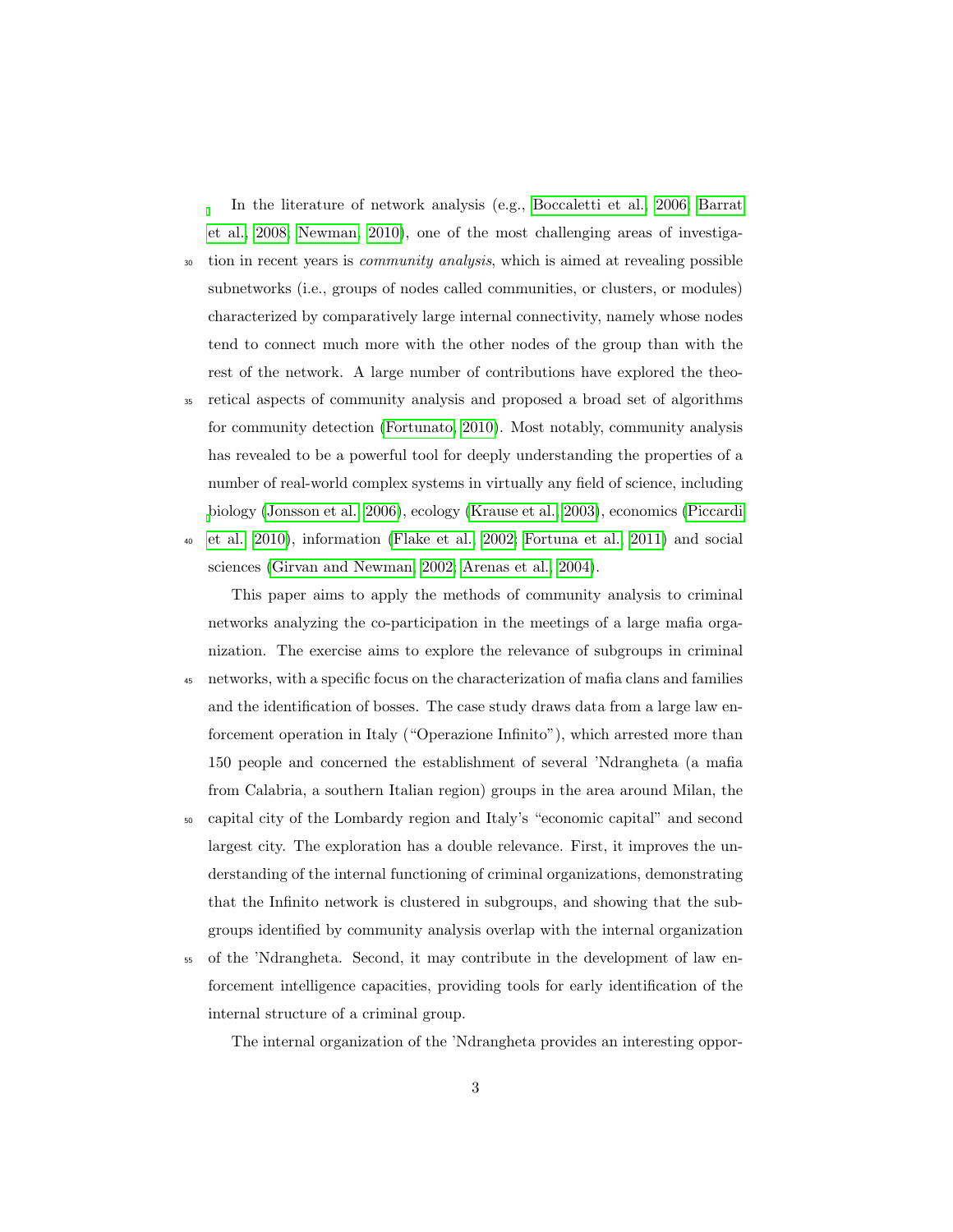tunity to explore the relevance of subgroups in criminal networks. Indeed, this

- <sup>60</sup> mafia revolves around the blood family [\(Paoli, 2003;](#page-26-5) [Varese, 2006a\)](#page-27-1). One or several 'Ndrangheta families, frequently connected by marriages, godfathering and similar social ties, form a "'ndrina". The "'ndrine" from the same area may form a "locale", which controls a specific territory [\(Paoli, 2007\)](#page-26-6). The "locale" is the main structural unit of the 'Ndrangheta. Each "locale" has a number of
- <sup>65</sup> formal charges, tasked with specific functions: the boss of the "locale" is the "capobastone" or "capolocale", the "contabile" (accountant) is responsible for the common fund of the locale, the "crimine" (crime) oversees violent actions, and the "mastro di giornata" (literally "master of the day") takes care of the communication flows within the "locale".
- <sup>70</sup> Since the organization in "locali" plays such an important role in the structure of the 'Ndrangheta, our investigation is specifically oriented to assess their significance in the sense of community analysis. Therefore, after illustrating some details on the network data (Sec. [2\)](#page-4-0), we first quantify the cohesiveness of each "locale" in the Infinito network, discovering a quite diversified picture
- <sup>75</sup> where very cohesive "locali" coexist with others apparently not so significant. The results of community analysis (Sec. [3\)](#page-7-0) show that the Infinito network is significantly clustered, suggesting that subgroups play an important role in its internal organization. If we try and match the clusters obtained by community analysis with the "locali" composition, we interestingly discover that in most
- cases clusters correspond either to "locali" or to unions of them. In the last two sections, we use the results from community analysis to identify the bosses and the locale membership of each network participant. Section 4 shows that community analysis can effectively identify the bosses in the Infinito network, yielding up to approximately 93% of correct predictions (nearly 60% for bosses
- <sup>85</sup> only). Section 5 demonstrates the utility of community analysis in identifying the "locale" membership of the nodes. The best method correctly attributes the "locale" of up to 65% of a random sample of nodes.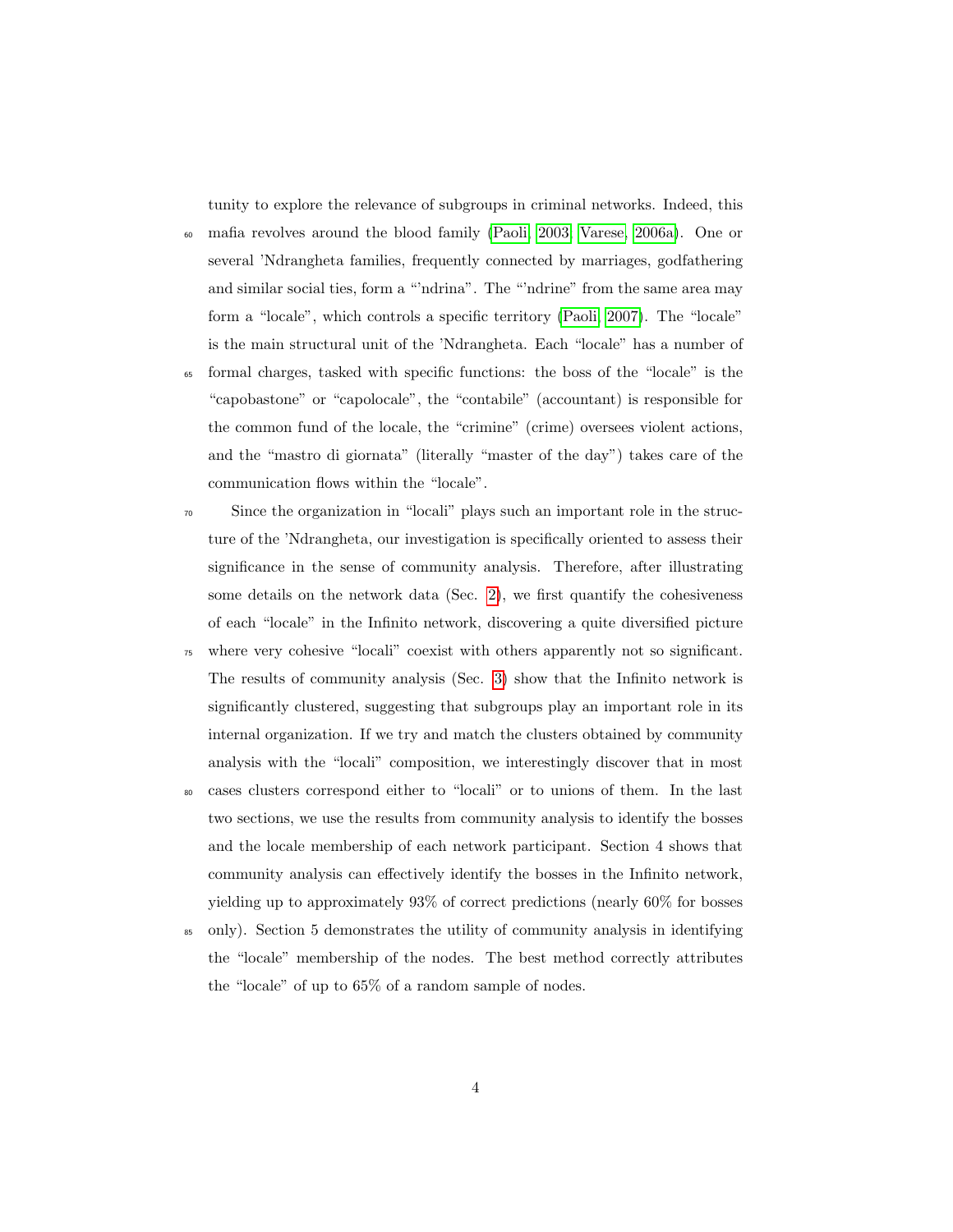### <span id="page-4-0"></span>2. The Infinito network

"Operazione Infinito" was aimed at disentangling the organizational struc-<sup>90</sup> ture of the 'Ndrangheta in Lombardy, with a special care in charting the hierarchical structure and the different "locali" existing in the region. The docu-mentation<sup>[2](#page-4-1)</sup> provides information on a large number of meetings among members. Indeed, most of the investigation focused on meetings occurring in private (e.g., houses, cars) or public places (e.g. bars, restaurants or parks). The two <sup>95</sup> sets, namely meetings and participants, define a standard bipartite (two-mode) network. The projection of the bipartite network onto the set of 256 partici-

pants leads to a (one-mode) weighted, undirected network, whose largest connected component – which we will denote hereafter as the *Infinito network* – has  $N = 254$  nodes and  $L = 2132$  links (the density is  $\rho = 2L/(N(N-1)) = 0.066$ ).

<sup>100</sup> The weight  $w_{ij}$  is the number of meetings co-participation between nodes i and  $j$ , and it ranges from 1 to 115. However, the mean value of the (nonzero) weights is  $\langle w_{ij} \rangle = 1.88$  and about 70% of them is 1, denoting that only very few pairs of individuals co-attended a large number of meetings. Similarly, the distributions of the nodes degree  $k_i$  and strength  $s_i = \sum_j w_{ij}$  display a quite strong 105 heterogeneity: indeed, their average values are, respectively,  $\langle k_i \rangle = 16.8$  and  $\langle s_i \rangle = 31.5$ , but the most represented individual in the sample has both degree and strength equal to 1.

The affiliation of an individual to the "locale", namely the group controlling the criminal activities in a specific territory, is formal and follows strict tradi-<sup>110</sup> tional rules. Each "locale" has a boss who is responsible of all the activities in front of the higher hierarchical levels (see [Calderoni \(2014\)](#page-24-0) for further details). The investigation activity of "Operazione Infinito" was able to associate 177 individuals (out of 254) to one of the 17 "locali" identified in Milan area, the region under investigation. Of the remaining ones, 35 were known to belong to

<span id="page-4-1"></span><sup>2</sup>Pretrial detention order issued by the preliminary investigation judge upon request by the prosecution [\(Tribunale di Milano, 2011\)](#page-27-2).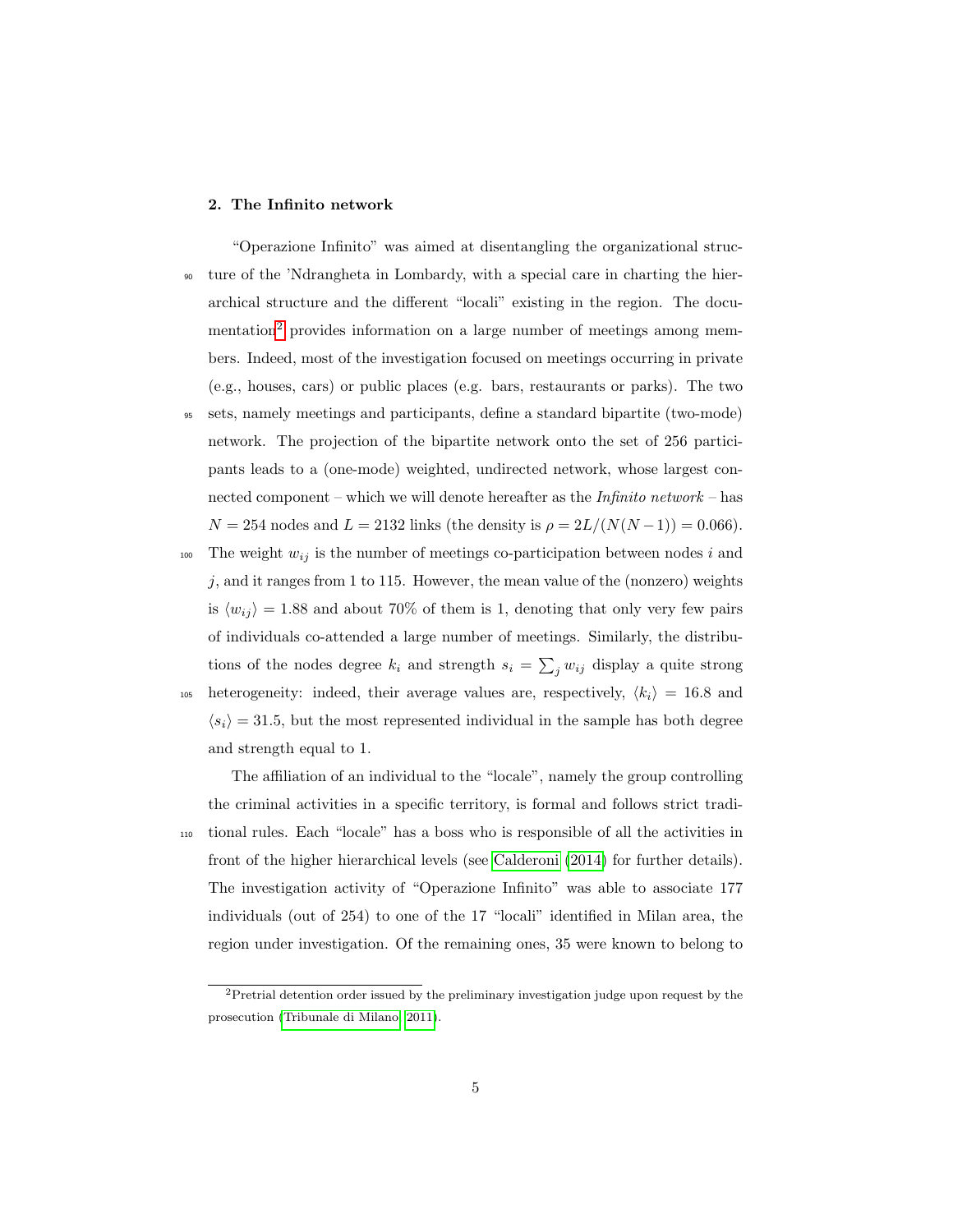

<span id="page-5-0"></span>Figure 1: The Infinito network: nodes are grouped and colored according to the "locali" partition (Table [1\)](#page-7-1).

<sup>115</sup> "locali" based in Calabria (the region of Southern Italy where the 'Ndrangheta had origin and still has its headquarters), 3 came from a Lombardy "locale" not in the area of investigation (Brescia), and 8 were known to be non affiliated to 'Ndrangheta, whereas the correct classification of the remaining 31 individuals remained undefined. The Infinito network is displayed in Fig. [1.](#page-5-0) The figure<sup>[3](#page-5-1)</sup> <sup>120</sup> puts in evidence the 17 "locali" and the other groups above described.

As a first analysis, we assess whether the partition defined by the "locale" membership is significant in the sense of community analysis, namely whether the intensity of intra-"locale" meetings is significantly larger than that of the contacts among members of different "locali". If so, this would confirm, on one <sup>125</sup> hand, the actual modular structure of the crime organization; on the other hand,

it would provide a tool for investigations, as the composition of the "locali" could

<span id="page-5-1"></span><sup>3</sup>All network figures in the paper were produced with Pajek [\(Batagelj and Mrvar, 2004\)](#page-23-4).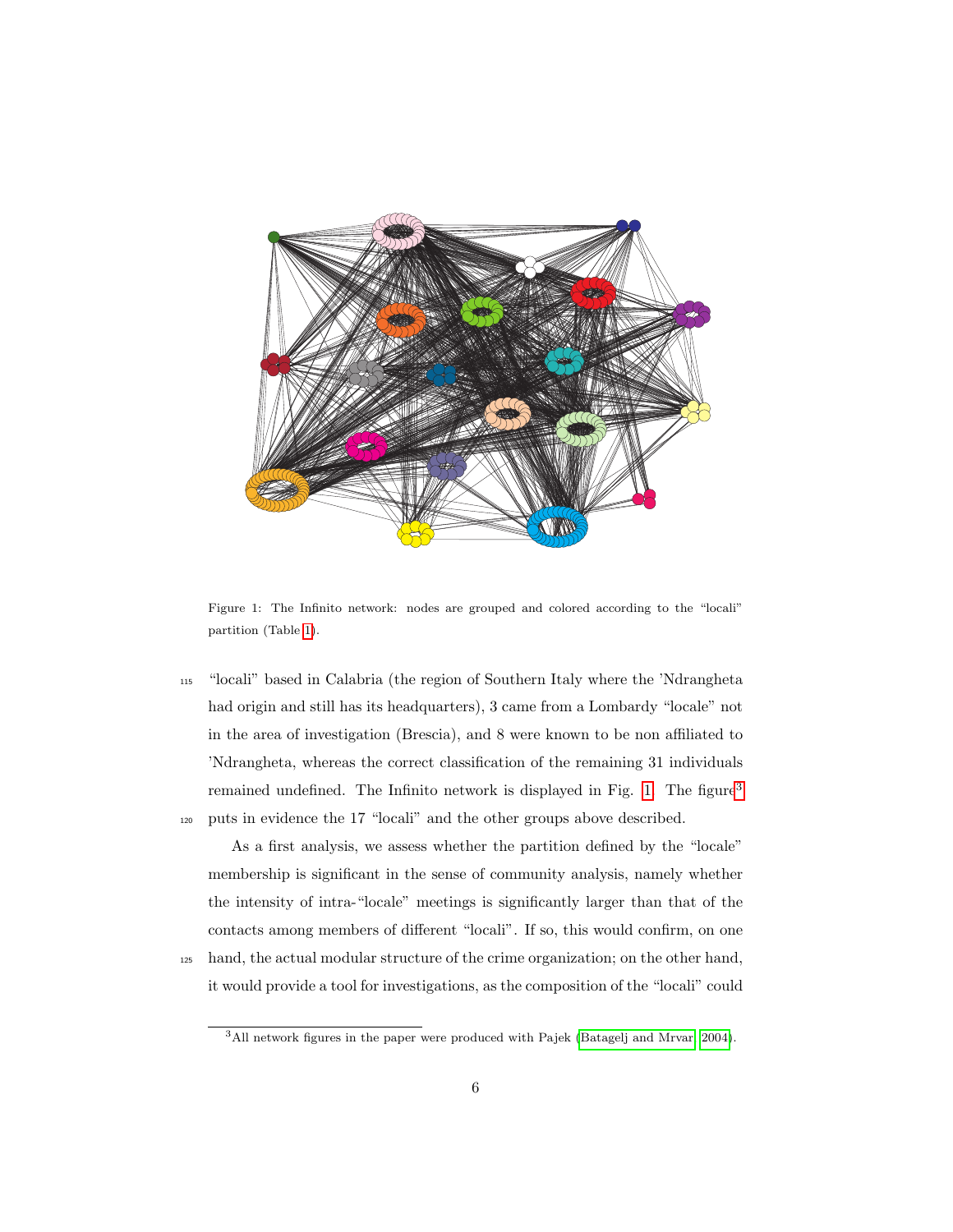endogenously be derived by mining meetings data.

We denote by  $C_k$  the subgraph induced by the nodes belonging to "locale" k. We quantify the cohesiveness of  $C_k$  by the *persistence probability*  $\alpha_k$ , namely the 130 probability that a random walker, which is in one of the nodes of  $C_k$ , remains in  $C_k$  at the next step. This quantity, which proved to be an effective tool for mesoscale network analysis [\(Piccardi, 2011;](#page-26-7) [Della Rossa et al., 2013\)](#page-24-6), reduces in an undirected network to:

$$
\alpha_k = \frac{\sum_{i \in C_k} \sum_{j \in C_k} w_{ij}}{\sum_{i \in C_k} \sum_{j \in \{1, 2, ..., N\}} w_{ij}},\tag{1}
$$

namely to the fraction of the strength of the nodes of  $C_k$  that remains within  $C_k$ <sup>135</sup> [\(](#page-25-3)the same quantity is referred to as embeddedness by some authors (e.g., [Hric](#page-25-3) [et al., 2014\)](#page-25-3)). Radicchi et al. [\(2004\)](#page-26-8) defined community a subnetwork which has  $\alpha_k > 0.5$ . Obviously, the larger  $\alpha_k$ , the larger is the internal cohesiveness of  $C_k$ . Notice that, since  $\alpha_k$  tends to grow with the size  $N_k$  of  $C_k$  (trivially,  $\alpha_k = 1$ for the entire network), large  $\alpha_k$  values must be checked for their statistical <sup>140</sup> significance. We derive the empirical distribution of the persistence probabilities  $\bar{\alpha}_k$  of the connected subgraphs of size  $N_k$  (we do that by randomly extracting 1000 samples), and we quantify the significance of  $\alpha_k$  by the *z*-score:

$$
z_k = \frac{\alpha_k - \mu(\bar{\alpha}_k)}{\sigma(\bar{\alpha}_k)}.
$$
\n(2)

A large value of  $\alpha_k$  (i.e.,  $\alpha_k > 0.5$ ) reveals the strong cohesiveness of the subgraph  $C_k$ , while a large value of  $z_k$  (i.e.,  $z_k > 3$ ) denotes that such a cohesiveness <sup>145</sup> is not trivially due to the size of the subgraph, but it is anomalously large with respect to the subgraphs of the same size.

Table [1](#page-7-1) summarizes the values of  $\alpha_k$  and  $z_k$  computed on the subgraphs corresponding to the "locali" (see Fig. [1\)](#page-5-0). Notice that L2 to L18 actually refer to the 17 "locali" under investigation, all based in Milan area (Milan itself plus <sup>150</sup> 16 small-medium towns); L19 collects the individuals, participating in some of the meetings, belonging to any of the Calabria "locali", and L20 contains those affiliated to Brescia, not subject to investigation and whose members participated in the meetings only occasionally; L0 are the individuals with non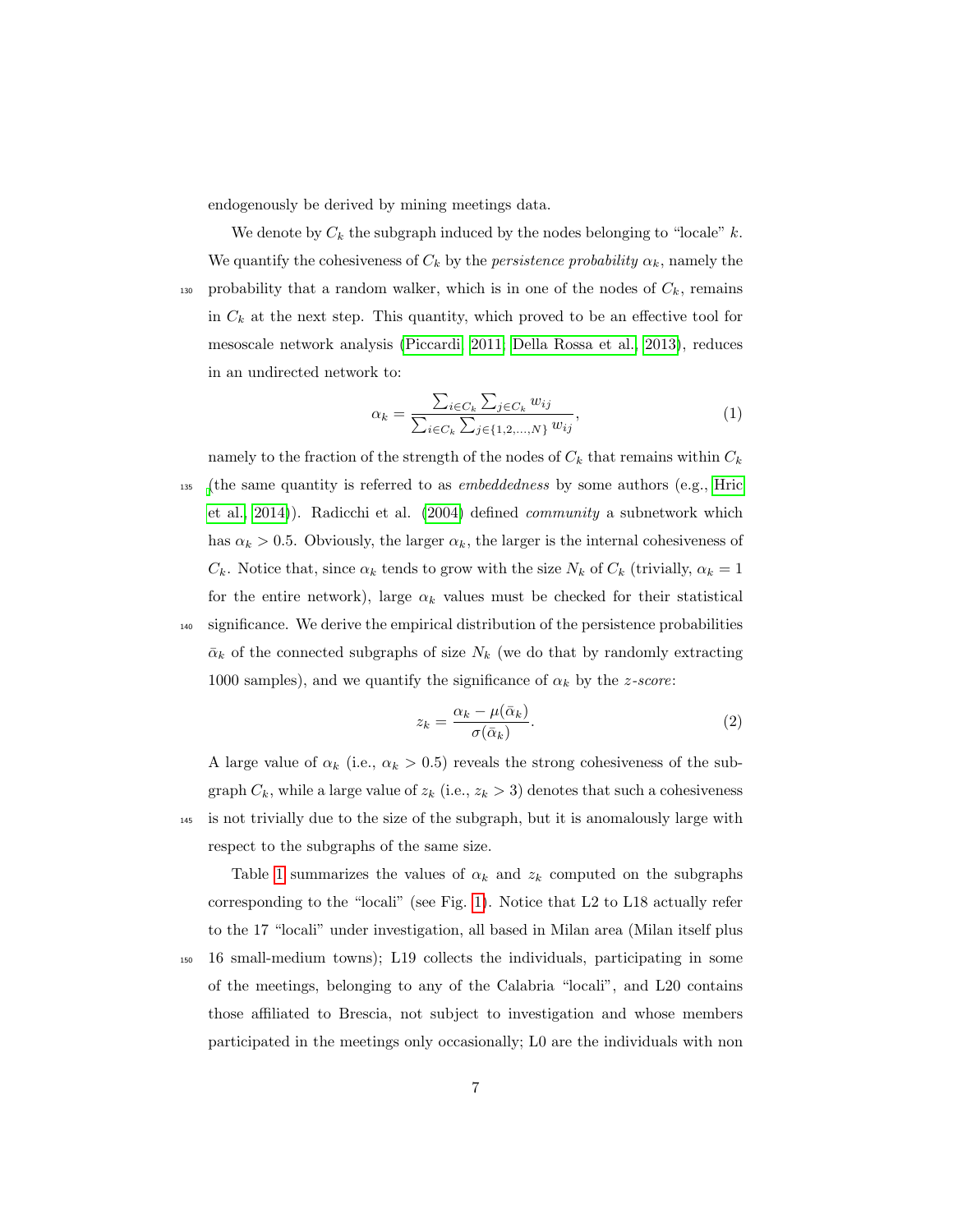|                | "locale"        | $N_k$          | $\alpha_k$     | $z_k$   |
|----------------|-----------------|----------------|----------------|---------|
| L0             | not specified   | 31             | 0.08           | $-3.15$ |
| L1             | not affiliated  | 8              | 0.03           | $-0.84$ |
| L2             | <b>Bollate</b>  | 13             | 0.25           | 1.31    |
| L3             | <b>Bresso</b>   | 15             | 0.39           | 2.72    |
| L <sub>4</sub> | $\rm Canzo$     | $\overline{2}$ | 0.10           | 0.47    |
| L5             | Cormano         | 22             | 0.41           | 3.96    |
| L6             | Corsico         | $\overline{4}$ | 0.12           | 0.21    |
| L7             | Desio           | 19             | 0.63           | 6.40    |
| L8             | Erba.           | 9              | 0.37           | 2.44    |
| L9             | Giussano        | 10             | 0.63           | 5.26    |
| L10            | Legnano         | 10             | 0.20           | 0.77    |
| L11            | Limbiate        | 1              | $\overline{0}$ |         |
| L12            | Mariano Comense | 9              | 0.27           | 1.40    |
| L13            | Milano          | 16             | 0.62           | 5.78    |
| L14            | Pavia           | 5              | 0.13           | 0.25    |
| L15            | Pioltello       | 20             | 0.43           | 3.83    |
| L16            | Rho             | 5              | 0.18           | 0.78    |
| L17            | Seregno         | 12             | 0.93           | 8.73    |
| L18            | Solaro          | 5              | 0.06           | $-0.42$ |
| L19            | Calabria locali | 35             | 0.19           | $-0.97$ |
| L20            | Brescia         | 3              | 0.17           | 0.98    |

<span id="page-7-1"></span>Table 1: Testing the "locali" partition. In bold, the four "locali" with significant cohesiveness  $(\alpha_k > 0.5)$ .

specified affiliation, L1 those who are not affiliated. Overall, only 4 "locali" <sup>155</sup> out of 17 reveal strong – and statistically significant – cohesiveness, proving to actually behave as communities in the sense of network analysis. Most of the other ones, however, display very mild cohesiveness. It cannot be claimed, therefore, that the "locali" partition as a whole is significant in functional terms. In the next section, we analyze whether the network is actually organized around <sup>160</sup> a different clusterization.

### <span id="page-7-0"></span>3. Community analysis

Given a partition  $C_1, C_2, \ldots, C_K$  of the nodes of a weighted, undirected network into K subgraphs, the modularity Q [\(Newman, 2006;](#page-26-9) [Arenas et al.,](#page-23-5) [2007\)](#page-23-5) is given by

$$
Q = \frac{1}{2s} \sum_{k=1,2,\dots,K} \sum_{i,j \in C_k} \left( w_{ij} - \frac{s_i s_j}{2s} \right),\tag{3}
$$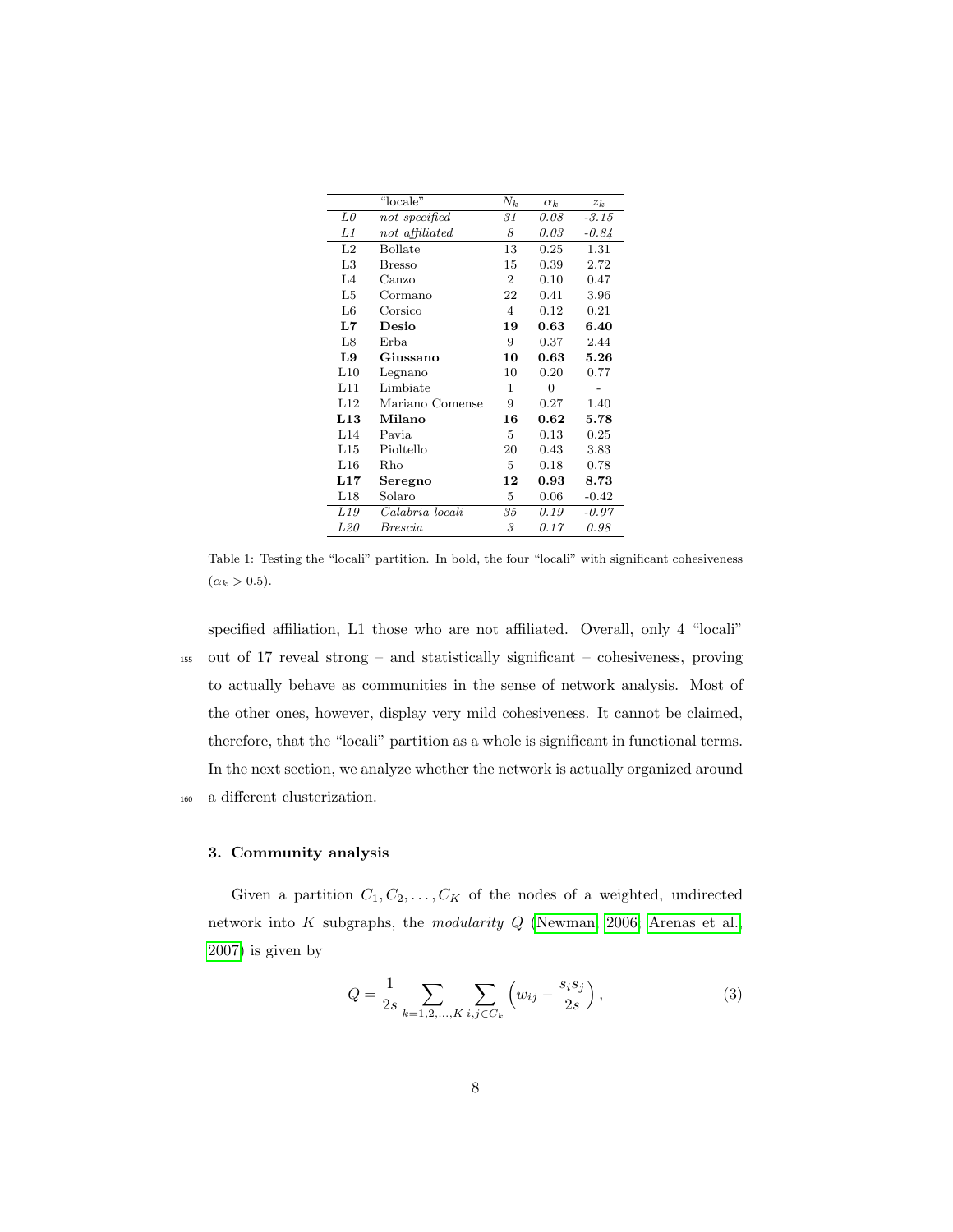|    | $N_k$ | $\alpha_k$ | $z_k$ |
|----|-------|------------|-------|
| C1 | 12    | 0.93       | 9.07  |
| C2 | 18    | 0.72       | 7.79  |
| C3 | 25    | 0.66       | 9.85  |
| C4 | 25    | 0.63       | 9.11  |
| C5 | 45    | 0.68       | 8.20  |
| C6 | 62    | 0.78       | 8.30  |
| C7 | 67    | 0.67       | 5.72  |

<span id="page-8-0"></span>Table 2: Results of max-modularity community analysis

<sup>165</sup> where  $s = \sum_i s_i/2$  is the total link weight of the network. Modularity Q is the (normalized) difference between the total weight of links internal to the subgraphs  $C_k$ , and the expected value of such a total weight in a randomized "null network model" suitably defined [\(Newman, 2006\)](#page-26-9). Community analysis seeks the partition with the largest  $Q$ : large values  $(Q \rightarrow 1)$  typically reveal <sup>170</sup> a high network clusterization. Although the exact max-Q solution cannot be [o](#page-24-2)btained because computationally unfeasible even for small-size networks [\(For-](#page-24-2)

[tunato, 2010\)](#page-24-2), many reliable sub-optimal algorithms are available: here we use the so-called "Louvain method" [\(Blondel et al., 2008\)](#page-23-6).

The result is a partition with 7 clusters  $(Q = 0.48)$ , whose data are reported 175 in Table [2.](#page-8-0) All clusters are strongly cohesive ( $\alpha_k$  much larger than 0.5, with large  $z_k$ ). Overall, the Infinito network is therefore strongly clusterized, with community size from small (12) to medium-large (67, about 26% of the network size).

The max-modularity partition of the Infinito network is displayed in Fig.

- $180\quad 2.$  $180\quad 2.$  The patterns of node colors which refer to the "locali", see Fig. [1](#page-5-0) denote a non trivial relationship between the "locali" partition and the maxmodularity partition. To disentangle this aspect, we pairwise compare the "locali"  $L0, L1, \ldots, L20$  (Table [1\)](#page-7-1) and the communities  $C1, C2, \ldots, C7$  obtained by max-modularity (Table [2\)](#page-8-0), quantifying similarities by *precision* and *recall* (e.g.,
- 185 [Baeza-Yates and Ribeiro-Neto, 1999\)](#page-23-7). Let  $m_{hk}$  be the number of nodes classified both in  $L_h$  and in  $C_k$ . Then the precision  $p_{hk} = m_{hk}/|C_k|$  is the fraction of the nodes of  $C_k$  that belongs to  $L_h$  whereas, dually, the recall  $r_{hk} = m_{hk}/|L_h|$ is the fraction of the nodes of  $L_h$  that belongs to  $C_k$ . If we interpret  $L_h$  as the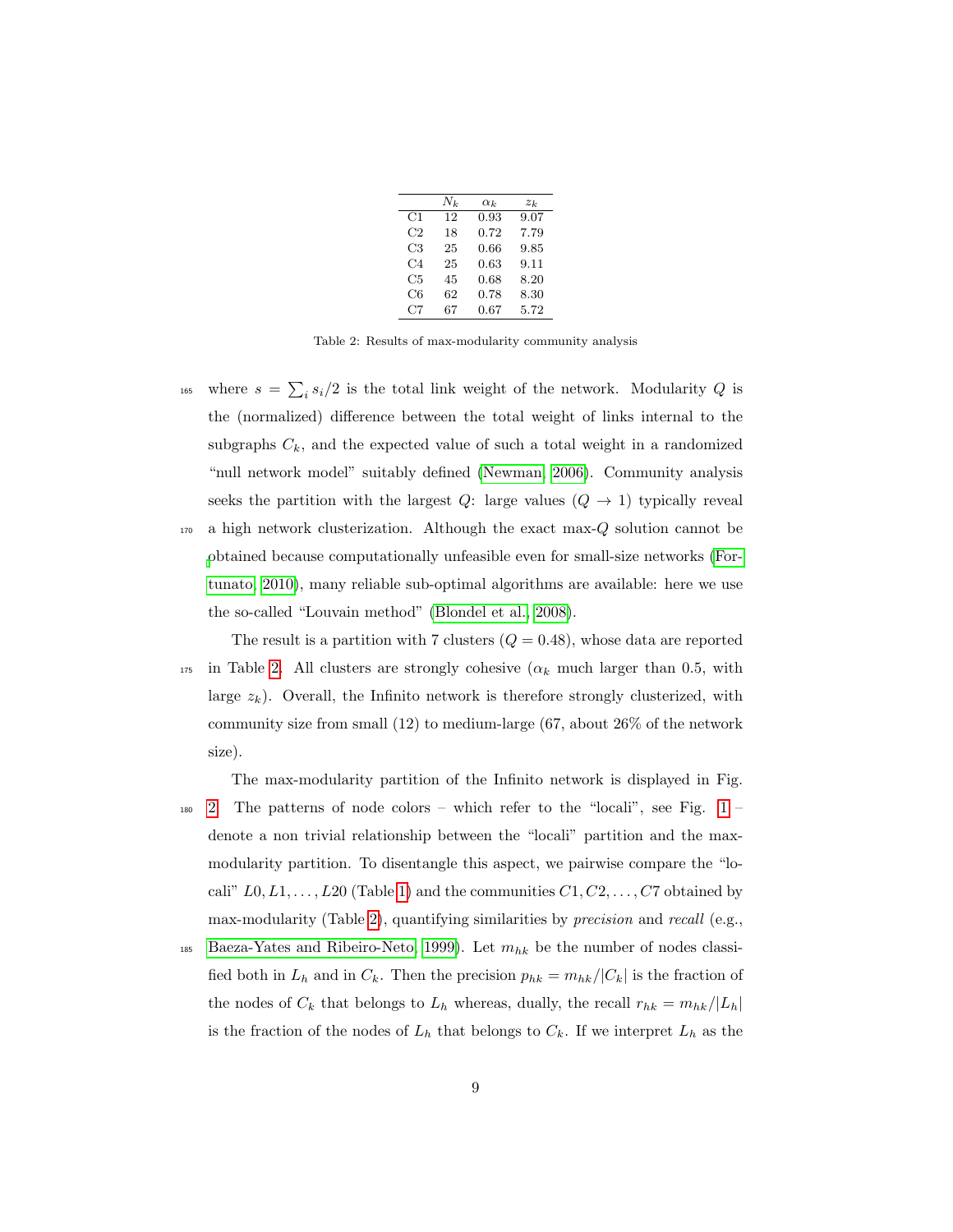

<span id="page-9-0"></span>Figure 2: The Infinito network: nodes are grouped according to the max-modularity partition (Table [2\)](#page-8-0) and colored according to the "locali" partition (Table [1\)](#page-7-1).

- "true" set and  $C_k$  as its "prediction", then the precision quantifies how many <sup>190</sup> of the predicted nodes are true, and the recall how many of the true nodes are predicted. Then  $p_{hk} = r_{hk} = 1$  if and only if the sets  $L_h$  and  $C_k$  coincide, while  $p_{hk} \rightarrow 1$  if most of the nodes of  $C_k$  belong to  $L_h$ , and  $r_{hk} \rightarrow 1$  if most of the nodes of  $L_h$  are included in  $C_k$ .
- Figure [3](#page-10-0) (upper panels) summarizes the results of this analysis by a graphical <sup>195</sup> representation of the precision and recall matrices. We firstly note that "locale" L17 perfectly matches community C1 (it is the community in the upper-left corner of Fig. [2\)](#page-9-0). Moreover, "locale" L13 can be approximately identified with C3, whereas C2 corresponds to a large extent to the union of L3 and L20, and C4 to the union of L9 and L12. But also the last three columns of the recall <sup>200</sup> matrix clearly put in evidence that C5, C6 and C7 actually behave, to a large extent, as unions of "locali". This clearly emerges from the lower panels of Fig. [3,](#page-10-0) where the precision/recall analysis is performed again but after "locali" have been partially aggregated in 7 supersets: the diagonal dominance of the matrices  $p_{hk}, r_{hk}$  highlights that, overall, the Infinito network is quite strongly <sup>205</sup> compartmentalized (see again Table [2\)](#page-8-0), and the compartments coincide to a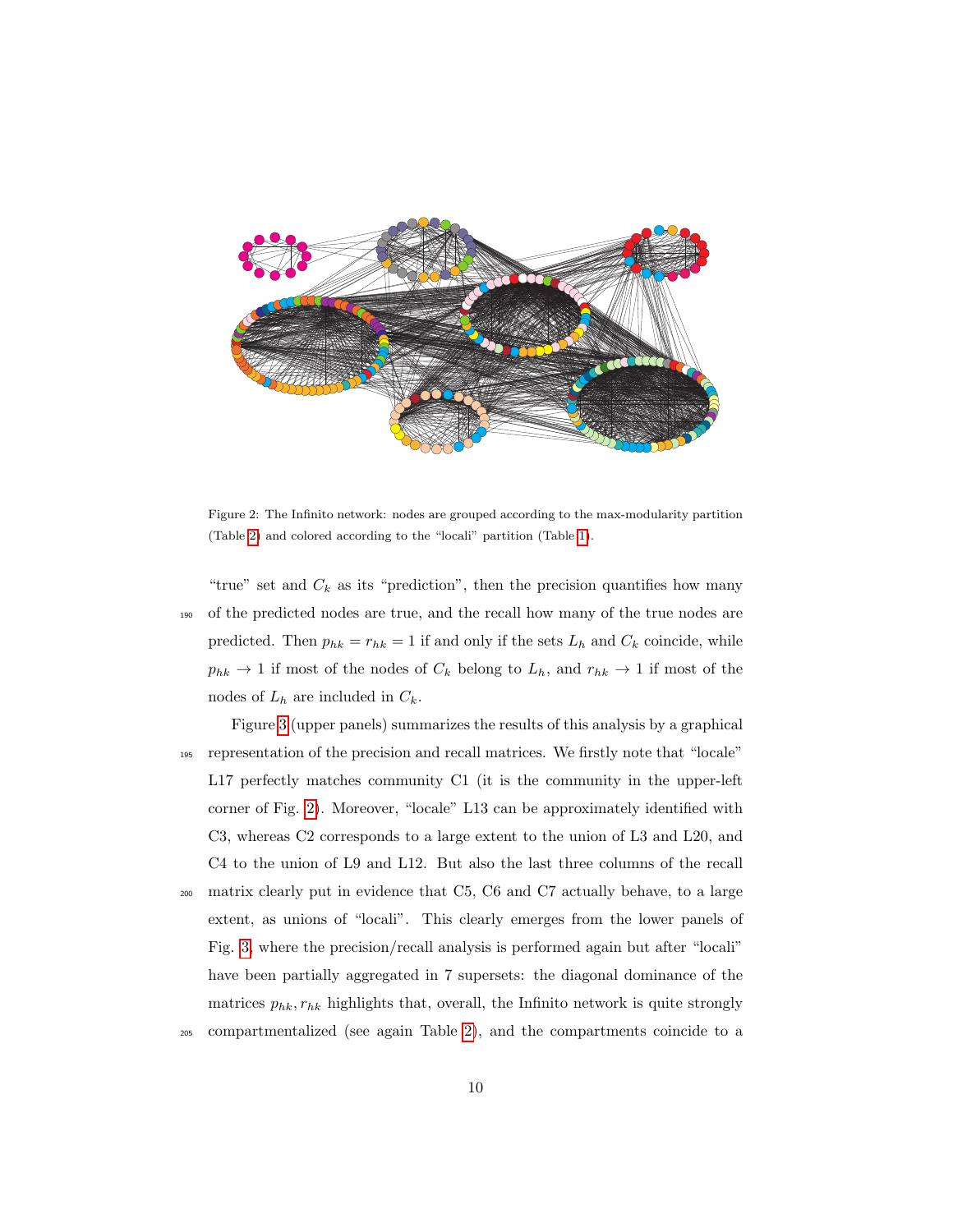

<span id="page-10-0"></span>Figure 3: Precision/recall matrices of the comparison between the "locali" and the maxmodularity communities. Above: the "locali"  $L0, L1, \ldots, L20$  are compared with the communities  $C1, C2, \ldots, C7$ . Below: after "locali" have been partially aggregated, the diagonal dominance of the precision/recall matrices evidences that communities coincide to a large extent with unions of "locali".

large extent with single "locali" or unions of them.

These findings support the intuition that subgroups are important elements in the internal organizations of the mafias. The clusterization of unions of "locali" may suggest that clans or families may have closer connections with a <sup>210</sup> few others. Several investigations showed that "locali" may raise and decline, compete or collaborate, merge or separate. Based on meeting co-participation patterns, community analysis methods can effectively reveal a clusterization closely connected with the formal structure of the mafia. The next two sections will explore whether community analysis techniques can further contribute to <sup>215</sup> identifying the bosses and the "locale" membership.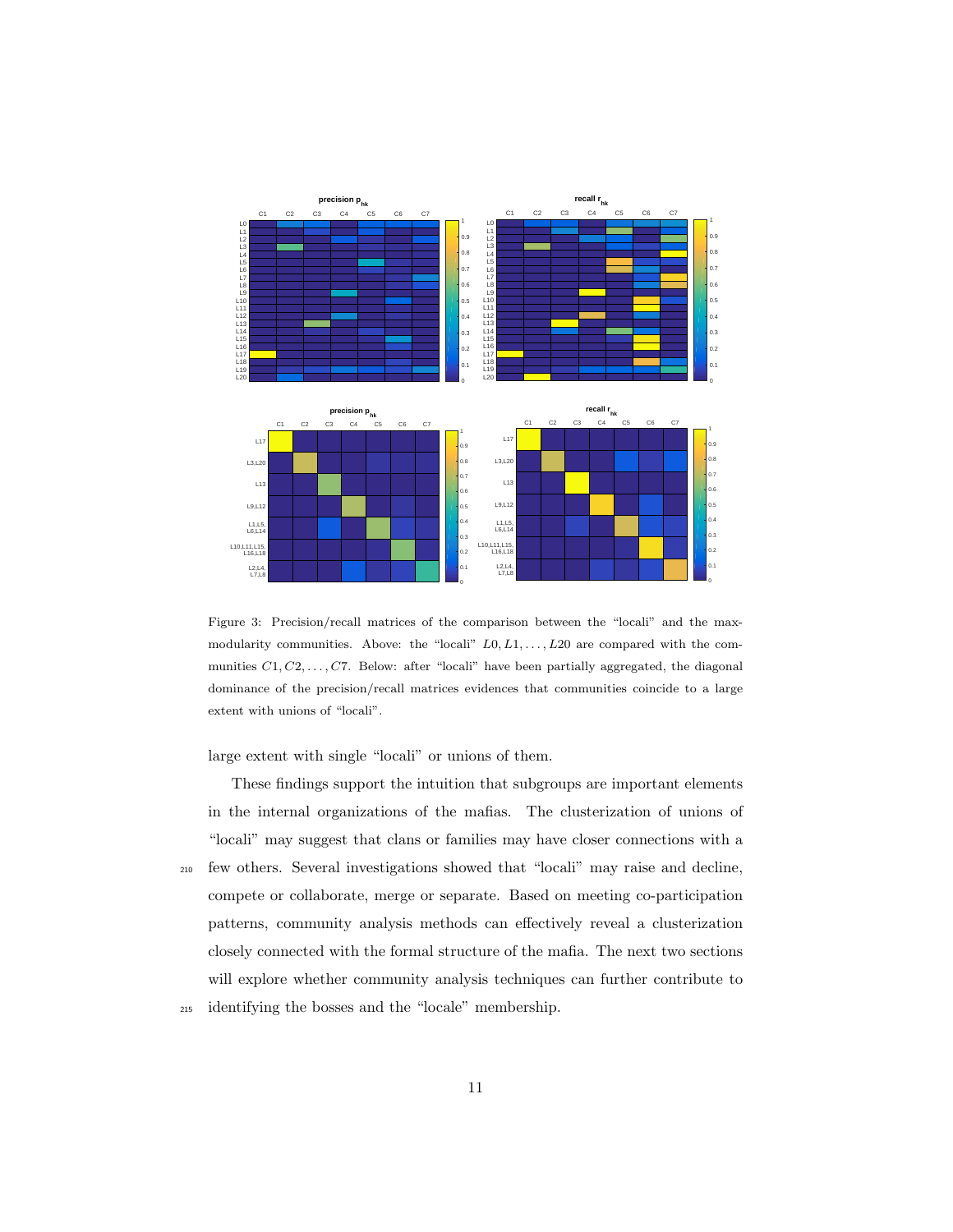#### 4. Identifying bosses

In this section we focus on the relation between the hierarchical role of individuals within the 'Ndrangheta organization, and the pattern of their meeting attendance, as modeled by the Infinito network. The aim is to explore whether <sup>220</sup> the results from community analysis can provide tools to identify individuals with leading roles, who will be referred to as *bosses* from now on. As already pointed out in Sec. [1,](#page-1-0) the 'Ndrangheta relies on a formal hierarchy with multiple ranks and offices. In particular, each locale normally appoints a few major officers: the capobastone or capolocale is the head of the locale; the contabile <sup>225</sup> is the accountant who manages the common fund of the group; the crimine

(crime) oversees violent actions; the mastro di giornata (master of the day) ensures the flow of information within the locale [\(Calderoni, 2014\)](#page-24-0). Information on the actual number and roles of the offices in the 'Ndrangheta is incomplete. Yet, in some investigations the suspects discuss about the different offices: these <sup>230</sup> conversations are sometimes tapped by the police, as in the Infinito case.

The judicial documentation classifies 34 of the 254 nodes of the Infinito network as bosses. Calderoni [\(2014\)](#page-24-0), working on the unweighed network, investigated the correlation between a set of node centrality measures (including degree, strength, betweenness, closeness, and eigenvector centrality) and the <sup>235</sup> boss role of the node, finding that betweenness is by far the most effective predictor. Indeed, the average betweenness of bosses turns out to be about 15 times larger than that of non-bosses, testifying a brokering role of bosses within the criminal network.

Here we want to further improve the predictive performance by exploiting the <sup>240</sup> information provided by community analysis. As a matter of fact, the partition induced by max-modularity has the effect of placing each node in a specific position in terms of intra-/inter-community connectivity, an information that can potentially be useful in assessing its functional role.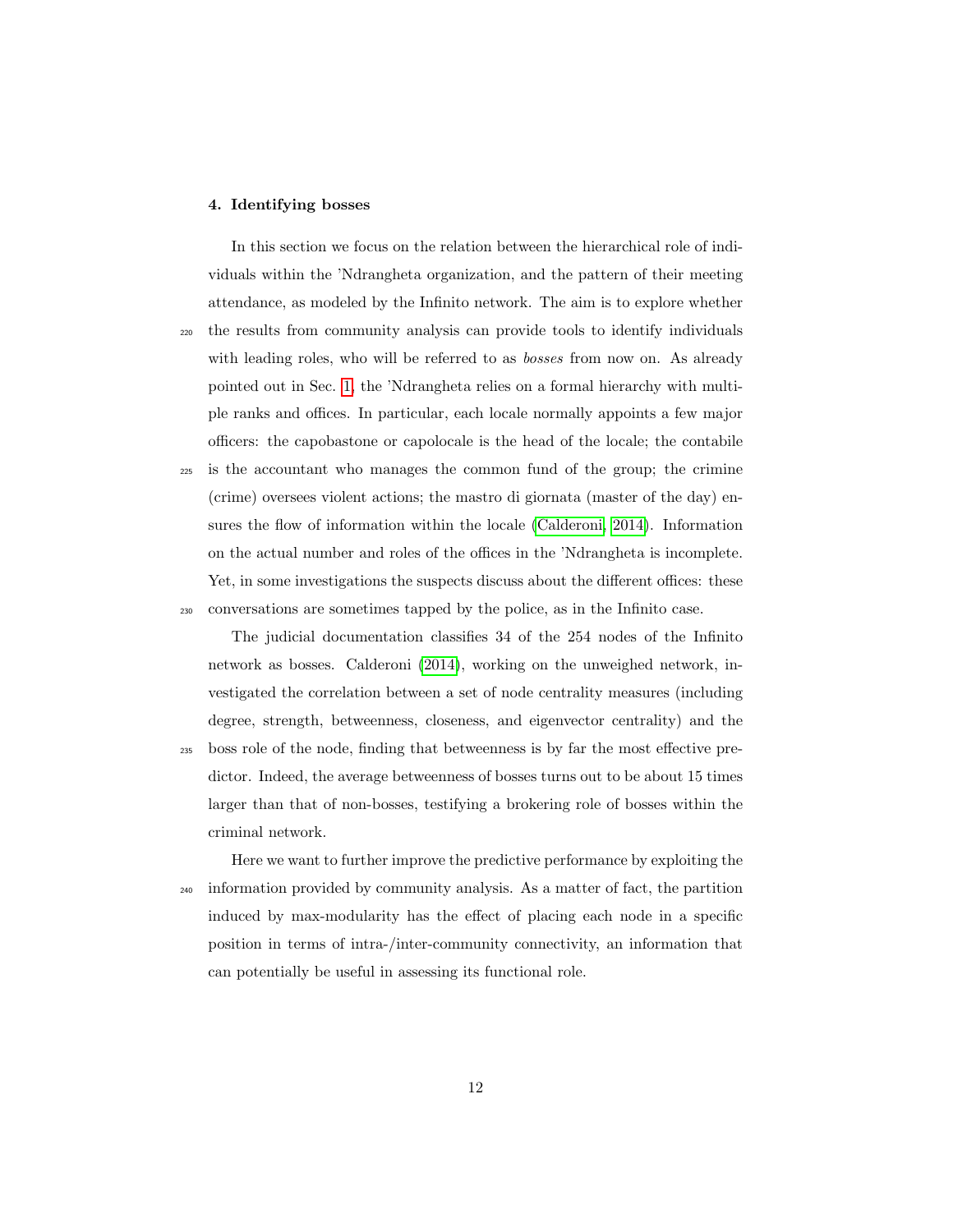4.1. z-P analysis

<sup>245</sup> We follow the  $z$ -P analysis approach proposed by Guimera and Amaral [\(2005\)](#page-25-4) (see also Guimera et al. [\(2005\)](#page-25-5)) where, after community analysis has identified a partition into  $K$  modules, the intra- vs inter-community role of each node *i* is quantified by a pair of indexes  $(z_i, P_i)$ . We denote by  $c(i) \in$  $\{1, 2, \ldots, K\}$  the community node *i* belongs to, and by  $s_i^{c(i)} = \sum_{j \in c(i)} w_{ij}$  the  $250$  internal strength of i, i.e., the strength directed towards nodes of  $c(i)$ . By straightforwardly extending the definitions of Guimera and Amaral [\(2005\)](#page-25-4) to the case of weighted networks, we define the within-community strength as

$$
z_i = \frac{s_i^{c(i)} - \mu(s_i^{c(i)})}{\sigma(s_i^{c(i)})},\tag{4}
$$

where  $\mu(s_i^{c(i)})$  and  $\sigma(s_i^{c(i)})$  are the mean and standard deviation of  $s_i^{c(i)}$  over all nodes  $i \in c(i)$ , and the *participation coefficient* as

$$
P_i = 1 - \sum_{c=1}^{K} \left(\frac{s_i^c}{s_i}\right)^2,\tag{5}
$$

<sup>255</sup> where  $s_i^c = \sum_{j \in c} w_{ij}$  is the strength of node i directed towards nodes of community c. The normalized internal strength  $z_i$  measures how strongly a node is connected within its own community. On the other hand,  $P_i$  quantifies to what extent a node tends to be uniformly connected to all communities  $(P_i \rightarrow 1)$ rather than only to its own community  $(P_i \to 0)$ .

<sup>260</sup> Figure [4](#page-13-0) shows the results of the z-P analysis of the Infinito network (notice that we normalize  $z_i$  to take values in the [0, 1] interval, i.e.,  $z_i \rightarrow (z_i \min z_i/(\max z_i - \min z_i)$ . The figure highlights that bosses tend to concentrate on the upper-right part of the plot, namely they have both within-module strength  $z_i$  and participation coefficient  $P_i$  larger than average. As a matter of

<sup>265</sup> fact, the ratio between the values of the two indicators for bosses and non-bosses is 2.51 for  $z_i$ , and 2.30 for  $P_i$ . It seems, therefore, that leading individuals have a twofold characterization, namely a connectivity larger than average within their own community, and at the same time the capability of connecting to a large number of the other communities. In order to get the most effective prediction,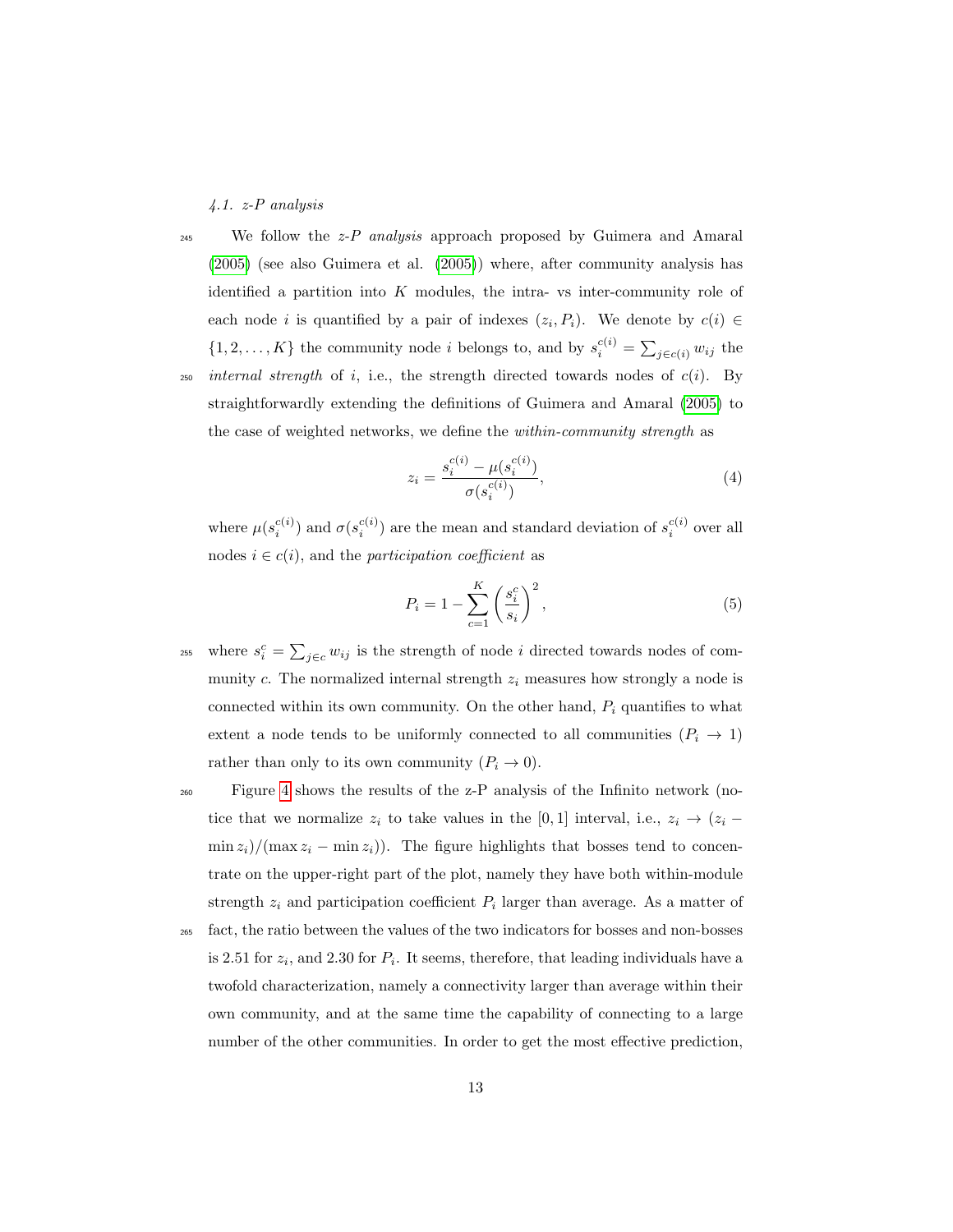

<span id="page-13-0"></span>Figure 4: z-P analysis of the Infinito network. Each node is identified by a cross corresponding to the  $(z_i, P_i)$  coordinates: bosses are highlighted by red circles. The magenta lines correspond to the average value of  $z_i$ ,  $P_i$ , and  $W_i$ , over all nodes.

- $270$  we can combine the role of  $z_i$  and  $P_i$  in a unique indicator defined as the product  $W_i = z_i P_i$ . The ratio between the  $W_i$  value for bosses and non-bosses is 5.46: as evidenced in Fig. [4,](#page-13-0) only 2 bosses out of 34 have  $W_i$  lower than average.
- We now want to explicitly quantify the predictive ability of the z-P analysis in identifying the leading roles within the criminal network, and compare it 275 with a non community-based indicator such as the betweenness  $b_i$ . For that, first notice that all the indicators  $b_i$ ,  $z_i$ ,  $P_i$ , and  $W_i$  induce a ranking in the set of 254 nodes. Table [3](#page-14-0) summarizes the performance of the above indicators in terms of their predictive precision, assuming to know the exact number of bosses to be guessed (i.e., 34). In other words, we count how many of the top-34 nodes in the <sup>280</sup> relevant indicator's ranking are actually bosses. While the P-score alone seems unable to effectively capture the leading nodes, the z-score and the betweenness both identify 23 bosses (although the two sets are slightly different), but the zP-score outperforms all the methods identifying 25 bosses over 34.

One may wonder to what extent the above performances are influenced by <sup>285</sup> the assumption of knowing exactly the number of bosses, an information not available in reality. For these reasons, we refine our analysis and compute the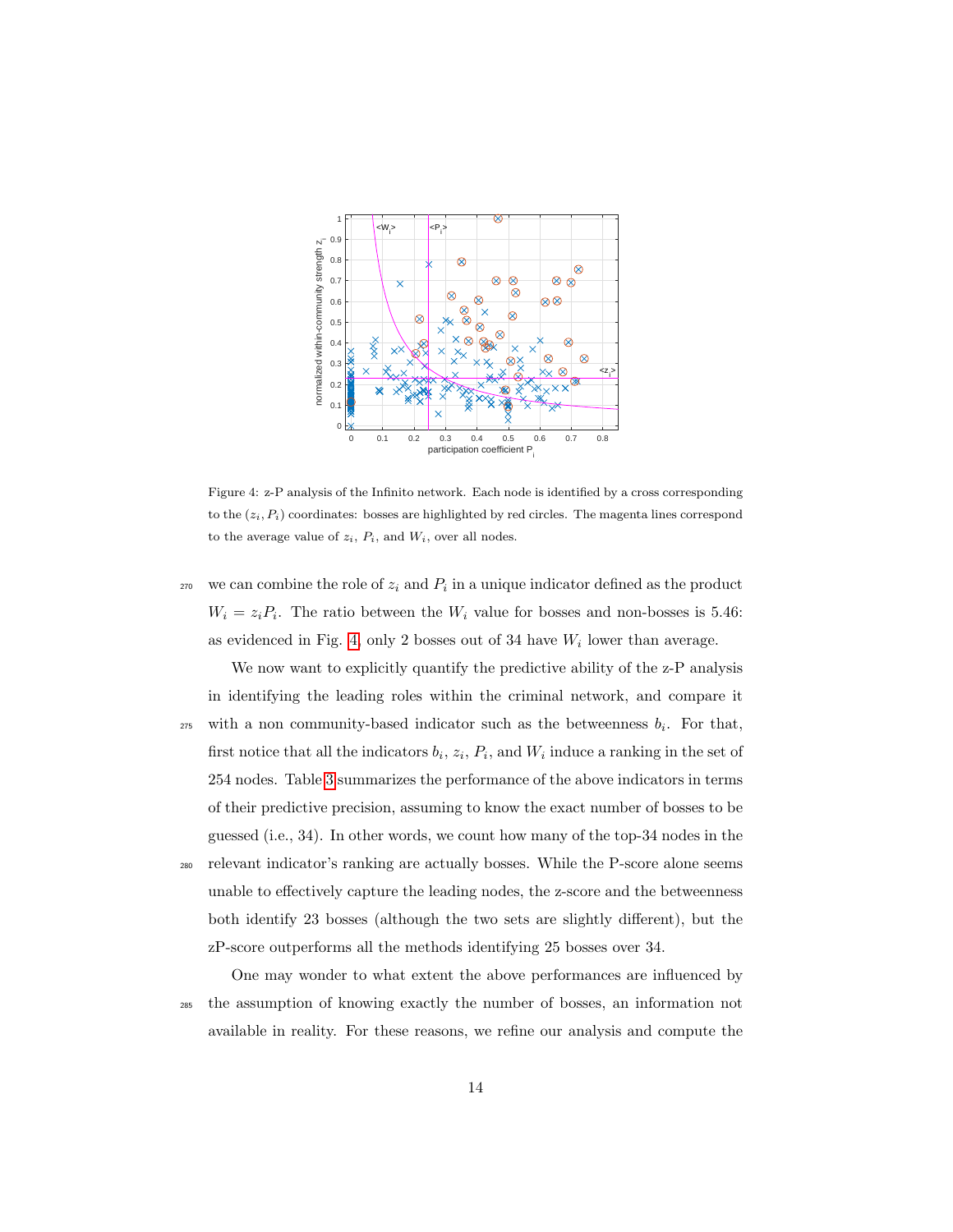| method                | precision |
|-----------------------|-----------|
| $zP\text{-score }W_i$ | 0.735     |
| z-score $z_i$         | 0.677     |
| betweenness $b_i$     | 0.677     |
| P-score $P_i$         | 0.294     |

<span id="page-14-0"></span>Table 3: Identifying bosses: for each method, the precision is computed as the fraction of true bosses among the top 34 nodes ranked by the related indicator.



<span id="page-14-1"></span>Figure 5: Identifying bosses: for a given number of predicted boss  $m$ , the precision is computed as the fraction of true bosses among the top  $m$  nodes ranked by the related indicator.

precision p for all methods as a function of the number  $m = 1, 2, ..., 34$  of guessed bosses, i.e., we take the top- $m$  nodes for each index and we compute how many of them actually correspond to bosses:

$$
p = \frac{\text{\# of nodes correctly guessed among } m \text{ nodes}}{m}.
$$
 (6)

290 The precision  $p$  as a function of  $m$  is depicted, for all methods, in Fig. [5.](#page-14-1) Overall, the zP-score has the best performance, with 100% precision up to  $m = 12$ and a good performance even for the largest  $m$  values. Betweenness is a valid alternative, displaying comparable performances except for large m.

#### 4.2. Integrating network-based measures

<sup>295</sup> We complement the previous analysis through a set of multiple logistic regressions estimating the influence of different factors on the probability of being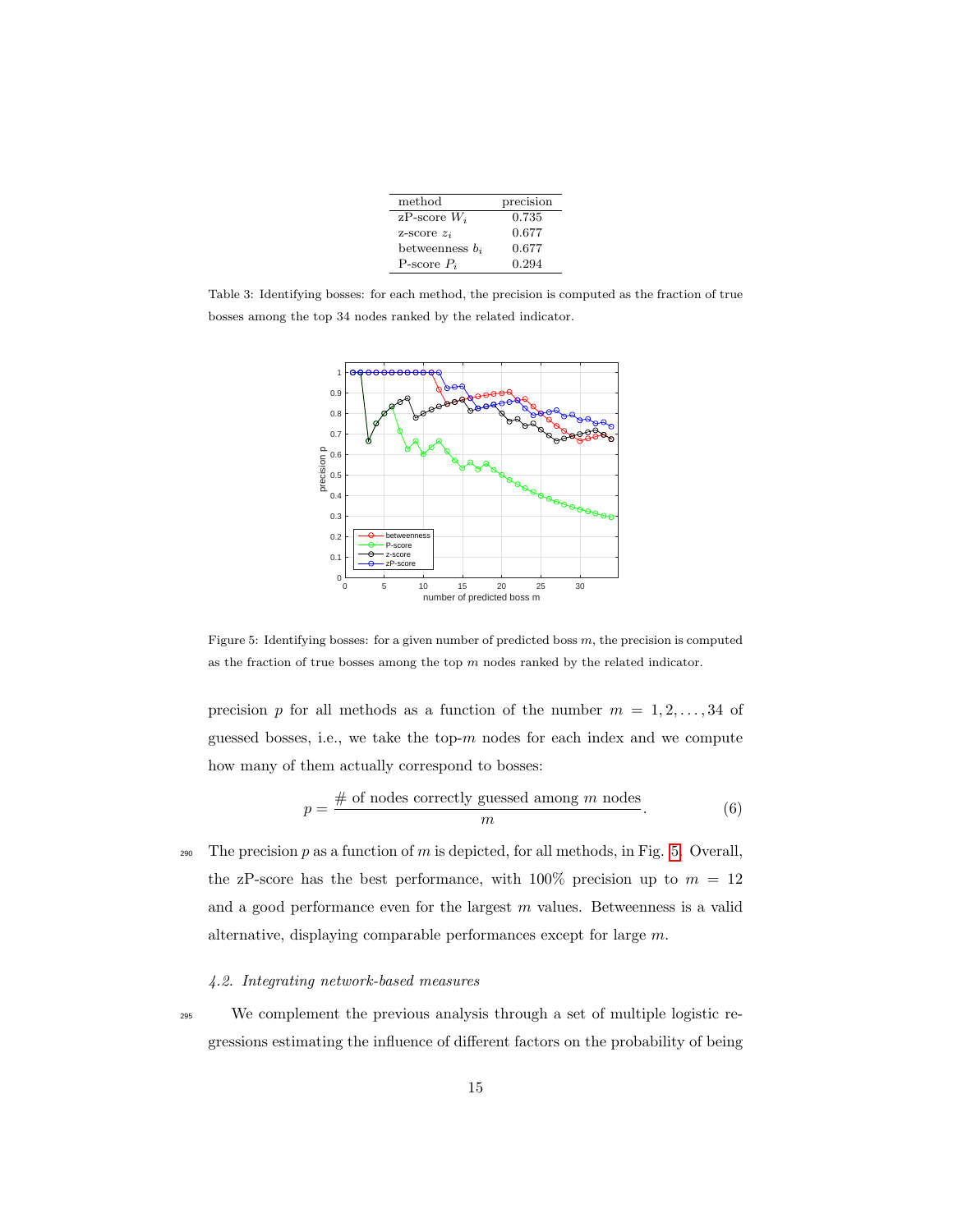|                | variable       | min | max | mean  | st.dev. |                | 2                        | 3   |     | 5   | 6   |
|----------------|----------------|-----|-----|-------|---------|----------------|--------------------------|-----|-----|-----|-----|
|                | boss           | 0   |     | 0.134 | 0.341   |                |                          |     |     |     |     |
| $\overline{2}$ | betweenness    | 0   | 100 | 4.23  | 11.7    | $\overline{2}$ | $\overline{\phantom{0}}$ | .77 | .73 | .76 | .83 |
| 3              | strength       |     | 361 | 31.6  | 48.2    | 3              |                          | -   | .81 | .84 | .88 |
| 4              | z-score        | 0   |     | 0.228 | 0.158   | 4              |                          |     | -   | .82 | .67 |
| 5              | $zP-score$     | 0   | 100 | 12.5  | 17.2    | 5              |                          |     |     |     | .70 |
| 6              | n. of meetings |     | 179 | 7.29  | 16.7    | 6              |                          |     |     |     |     |
|                | mafia charge   |     |     | 0.5   | 0.5     |                |                          |     |     |     |     |

<span id="page-15-0"></span>Table 4: Descriptive statistics (left) and Pearson's correlation coefficients (right) of the variables used in the regression (all correlations are statistically significant at  $p < 0.001$  level). To improve the readability of the results, betweenness and zP-score have been normalized to the [0, 100] range.

a boss. This integrates and expands the analyses of [Calderoni \(2014,](#page-24-0) [2015\)](#page-24-7), which were restricted to the individual centrality measures on the subset of meetings with more than 3 participants (215 nodes).

<sup>300</sup> The dependent dichotomous variable is derived from the judicial documents (1 for bosses, and 0 for non-bosses). Independent variables include two of the network centrality measures retained in [Calderoni \(2014\)](#page-24-0), namely the betweenness and the strength, and the z-score and zP-score from the previous subsection. The models also include two control variables: the first is the number of <sup>305</sup> meetings attended by each individual, the second (mafia charge) is a dummy one describing whether an individual was charged with the offence of mafia-type association in the court order, a possible bias in the network (Table [4\)](#page-15-0).

Given the low number of bosses in the sample (34 out of 254), in the logistic regressions we adopt the penalized maximum likelihood estimation proposed by <sup>310</sup> [Firth \(1993\)](#page-24-8). This method compensates for low numbers in one of the categories of the dependent variable, making it a good approach for the Infinito network. As for the standard logistic regressions, it models a dichotomous dependent variable y (in this case, the boss attribute) as a linear combination of independent variables  $x_i$   $(y = a + b_1x_2 + b_2x_2 + ...)$ . The outcomes can be

315 expressed as odds ratio (OR), where  $OR = \exp(b_i)$ . In the present application, OR expresses the change in the probability that a node is a boss per unitary increase in any independent variable, all other variables equal. For  $OR = 1$  the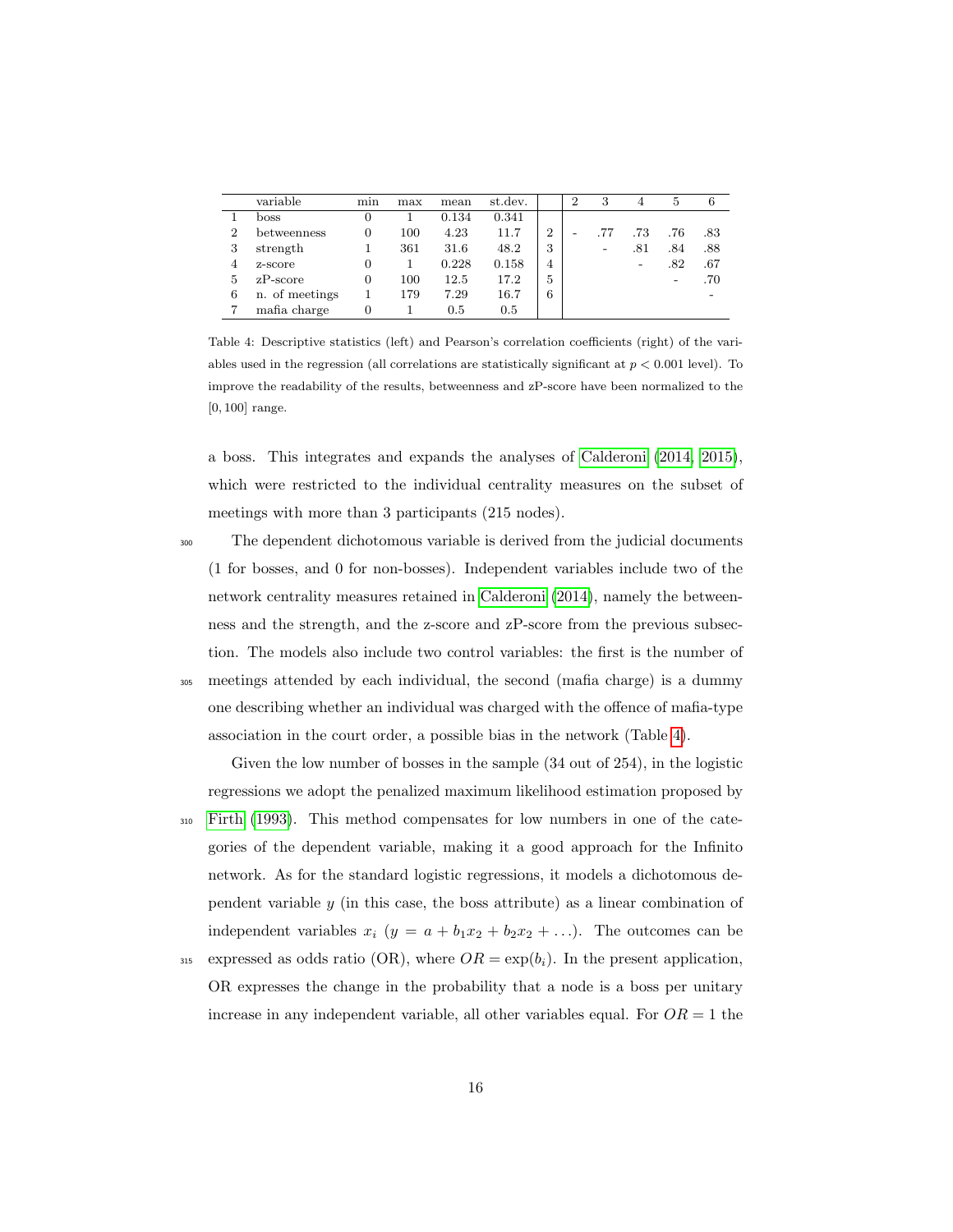probability is the same, for  $OR > 1$  it increases, and for  $OR < 1$  it decreases. For example,  $OR = 1.1$  means that a unitary increase in the independent vari-

- $\frac{320}{2}$  able implies a  $+10\%$  increase in the probability of a node being a boss. Since the logistic regression predicts the value of the dependent variable based on the values of the independent variables, comparison between predicted and observed values enables to assess its predictive power (percentage of correct predictions) [\(Hosmer et al., 2013\)](#page-25-6).
- <sup>325</sup> The results are summarized in Table [5.](#page-17-0) Model I replicates the best model from [Calderoni \(2014\)](#page-24-0) on a wider sample, yielding very similar results. A unit increase in betweenness centrality provides  $+11\%$  increase in the probability of being a boss, all other variables equal. The strength contributes with a  $+3.5\%$ increase in probability. The model correctly classifies 94.1% of the population
- <sup>330</sup> and 61.8% of bosses (compare with a random probability of 13.3%). Model II relies only on the control variables, mafia charge and number of meetings. Both are significant and positive. Yet the overall capacity of the model is lower than the first one (90.9%), with a remarkable decrease in the identification of bosses (41.2%). Model III includes both individual centrality measures and the
- <sup>335</sup> controls. Both strength and betweenness maintain their significant and positive effect, whereas the controls are non-significant. The prediction success are similar to model I, especially for bosses. Models IV to VI test the community measures identified in the previous section. Model IV shows that z-score has no significant impact on the probability of being a boss, once tested along with
- <sup>340</sup> the control variables. Conversely, in Model V the zP-score has a statistically significant and positive influence  $(+9.8\%$  per unitary increase of zP-score) despite the presence of the controls. The last model (VI) includes the controls and both betweenness and zP-score. The latter results as the only significant variable with an impact of  $+8.6\%$  on the probability of being a boss, all other
- <sup>345</sup> variables equal. Overall, the share of correct predictions is slightly lower than models I and III, with the best results in model VI (92.9% and 58.8% for total correct predictions and correct boss predictions, respectively).

The regressions corroborate the results of the previous section. Network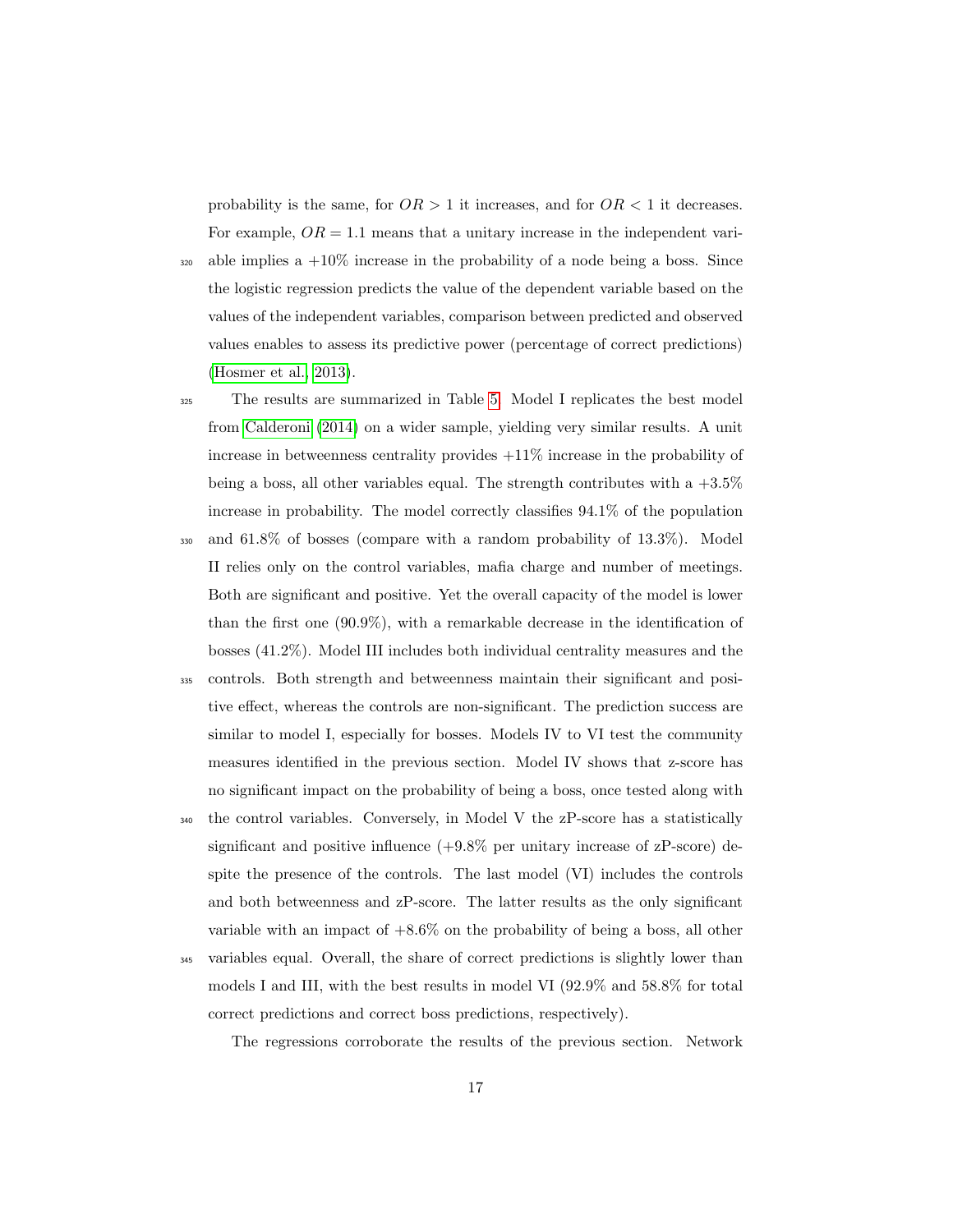|                                     |                | и          | Ш         | IV        | ٦Z         | VI        |
|-------------------------------------|----------------|------------|-----------|-----------|------------|-----------|
| strength                            | $1.035***$     |            | $1.032**$ |           |            |           |
| betweenness                         | $1.111**$      |            | $1.108*$  |           |            | 1.035     |
| mafia charge                        |                | 12.87*     | 4.501     | $8.400*$  | 5.444      | 5.172     |
| n. of meetings                      |                | $1.167***$ | 0.982     | $1.116**$ | 1.057      | 1.046     |
| z-score                             |                |            |           | 33.34     |            |           |
| $zP-score$                          |                |            |           |           | $1.098***$ | $1.086**$ |
| true non-bosses                     | 218            | 217        | 217       | 217       | 216        | 216       |
| false non-bosses                    | 13             | 20         | 13        | 16        | 15         | 14        |
| true bosses                         | 21             | 14         | 21        | 18        | 19         | 20        |
| false bosses                        | $\overline{2}$ | 3          | 3         | 3         | 4          | 4         |
| precision (total) $[\%]$            | 94.1           | 90.9       | 93.7      | 92.5      | 92.5       | 92.9      |
| $\frac{1}{2}$<br>precision (bosses) | 61.8           | 41.2       | 61.8      | 52.9      | 55.9       | 58.8      |

<span id="page-17-0"></span>Table 5: Results of Firth's logistic regressions on bosses. The upper part of the table reports the odds ratio with the statistical significance (\*p < 0.05, \*\*p < 0.01, \*\*\*p < 0.001), the bottom part summarizes the predictive capabilities (percentage of correct predictions) of Models I-VI described in the text.

analysis measures can effectively predict the leadership roles of individuals in a <sup>350</sup> criminal network. All network measures perform better than naturally observable variables such as the two controls. Centrality measures are effective and yield the highest share of correct predictions. Among community measures, zP-score has a significant capacity to predict bosses. In a model with centrality measures and controls, zP-score is the only statistically significant variable, <sup>355</sup> indicating a strong capacity to capture the behavior of leaders in criminal net-

works.

These findings expand the literature on leadership in criminal networks, as previous studies mainly relied on centrality measures only, often finding that betweenness centrality identified leadership roles within crime groups [\(Morselli,](#page-26-0)

- <sup>360</sup> [2009;](#page-26-0) [Calderoni, 2014\)](#page-24-0). Whereas the previous studies pointed out the role of brokering positions, they neglected the analysis of subgroups and its implications for leadership. The application of community analysis measures shows that criminal leaders not only have a notable brokering capacity, but also manage to balance the connection within and outside their group. These results advocate
- <sup>365</sup> for expanding the concept of brokerage beyond individuals measures. In fact, bosses not only meet unconnected individuals, but also have a crucial function in bridging their group with other groups.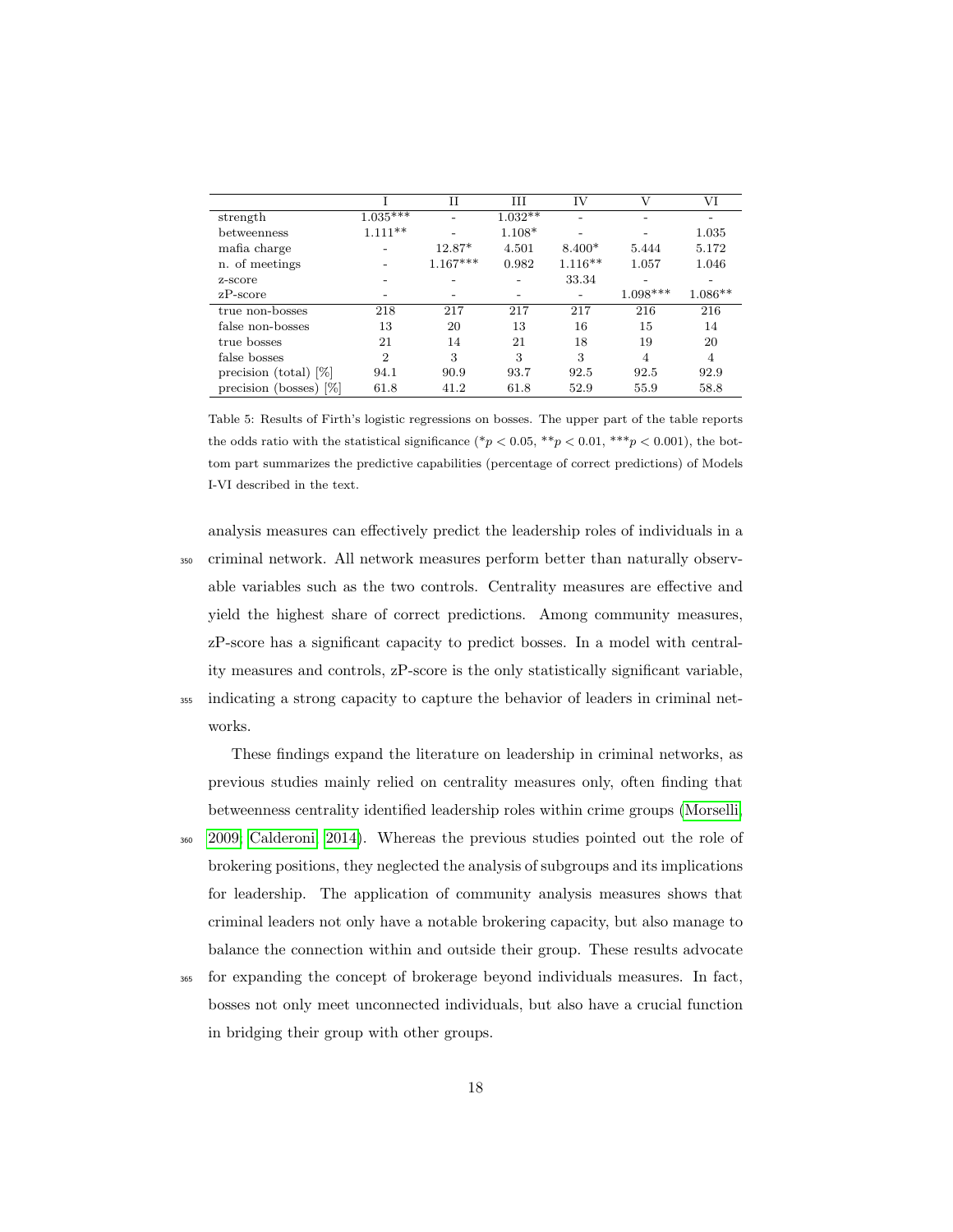# 5. Identifying the "locale" membership

In this section we consider the problem of identifying the "locale" mem-<sup>370</sup> bership of those individuals for which such an information is unknown. In the Infinito network (254 nodes), this problem arises for 31 nodes (see Table [1,](#page-7-1) row  $L(0)$ .

The problem can be set in the general framework of label prediction [\(Zhang](#page-27-3) [et al., 2010\)](#page-27-3): we are given a set of network nodes  $X = \{x_1, x_2, \ldots, x_{254}\}\$ and a 375 set of labels  $L = \{L_1, L_2, \ldots, L_{20}\}\$  which, in our case, code the "locali" of the criminal organization (Table [1\)](#page-7-1). The majority of the nodes have a label:  $L_h$  is assigned to node  $x_i$  (and we write  $L(x_i) = L_h$ ) if  $x_i$  is affiliated to "locale"  $L_h$ . The correspondence nodes/labels is, however, partially unknown, since there are 31 nodes of X whose labeling is unknown and must be predicted based on <sup>380</sup> the network structure and on the known labels.

A very general approach to the above problem relies on the notion of node similarity, based on the assumption that the more two nodes are similar (in a sense to be defined – see below), the more likely their label is the same. Therefore, once defined a similarity score  $s_{ij}$  between nodes  $(x_i, x_j)$ , the probability <sup>385</sup> that the unlabeled node  $x_i$  has label  $L_h$  is assumed equal to

<span id="page-18-0"></span>
$$
p(L(x_i) = L_h) = \frac{\sum_{\{x_j \mid j \neq i, L(x_j) = L_h\}} s_{ij}}{\sum_{\{x_j \mid j \neq i, L(x_j) \in L\}} s_{ij}}, \quad h = 1, 2, \dots, 20.
$$
 (7)

In words,  $p(L(x_i) = L_h)$  counts the relative abundance of nodes labeled  $L_h$  in the network, and weights each of these nodes by its similarity to  $x_i$ . The label predicted for node  $x_i$  is the one attaining the largest  $p(L(x_i) = L_h)$ .

# <sup>390</sup> 5.1. Node similarities

We consider and test four definitions of the similarity score  $s_{ij}$ : (i) and (ii) are very popular and find many applications in social network analysis (e.g., Lü and Zhou [\(2011\)](#page-25-7)), (iii) and (iv) exploit the partition found by max-modularity community analysis (Sec. [3\)](#page-7-0).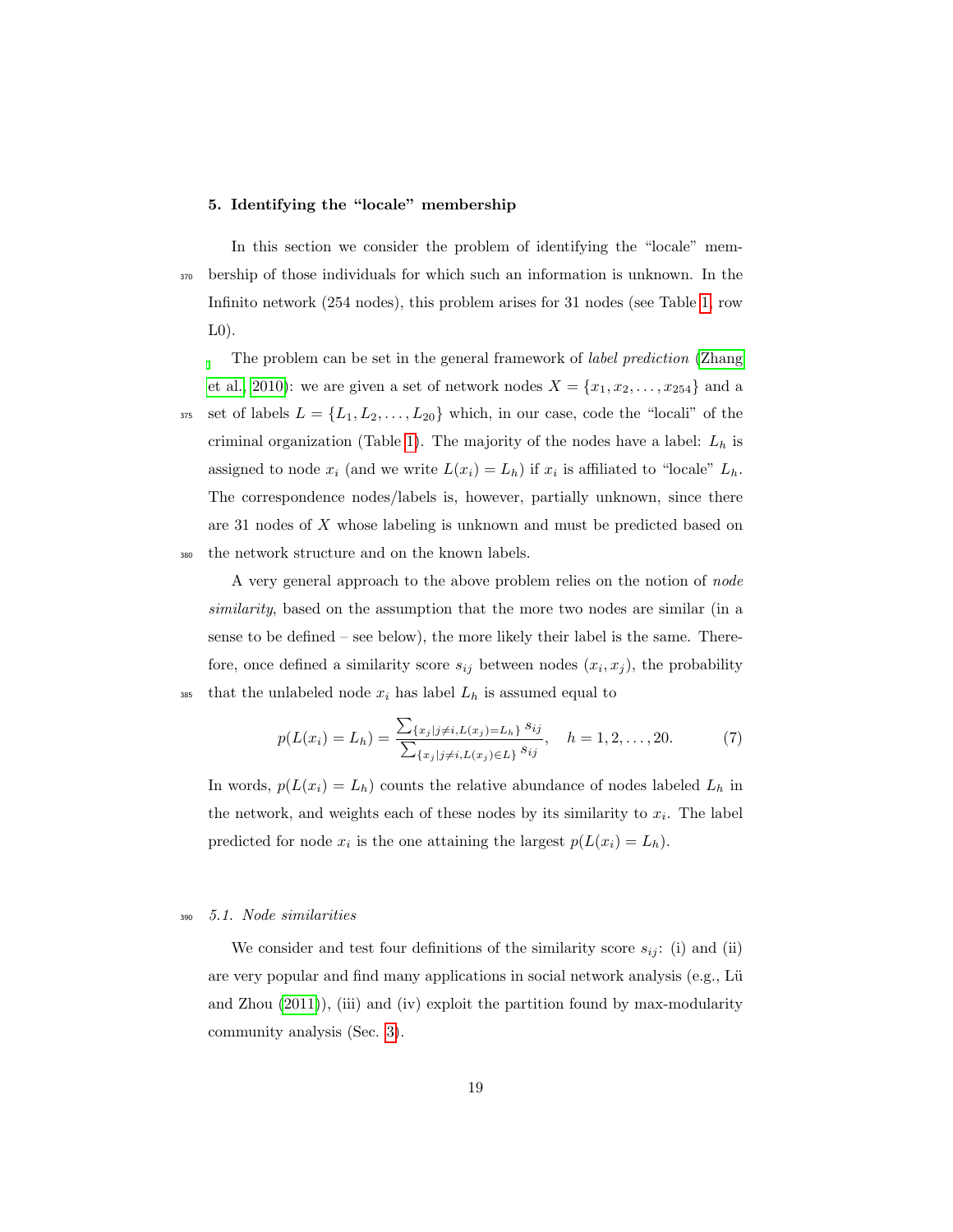395 (i) Common Neighbors (CN): denoting by  $\Gamma(x_i)$  the set of nodes neighbors to  $x_i$ , we let

$$
s_{ij} = |\Gamma(x_i) \cap \Gamma(x_j)|,\tag{8}
$$

where  $|Q|$  denotes the number of elements of the set  $Q$ .

(ii) Weighted Common Neighbors  $(wCN)$ : it generalizes the above definition by exploiting the information on link weights (Lü and Zhou, 2010):

$$
s_{ij} = \sum_{k \in \{\Gamma(x_i) \cap \Gamma(x_j)\}} \frac{w_{ik} + w_{kj}}{2}.
$$
 (9)

 $\omega_{400}$  (iii) Common Community (CC): a binary indicator, stating that similarity is equivalent to the membership to the same community:

$$
s_{ij} = \begin{cases} 1, & \text{if } c(i) = c(j), \\ 0, & \text{otherwise}, \end{cases}
$$
 (10)

where  $c(i)$  denotes the community node i belongs to.

(iv) Weighted Common Neighbors - Common Community (wCN-CC): it combines (ii) and (iii). It is equal to the Weighted Common Neighbors sim- $\mu_{\text{405}}$  ilarity, but it is nonzero only when  $(x_i, x_j)$  are in the same community:

$$
s_{ij} = \begin{cases} \sum_{k \in \{\Gamma(x_i) \cap \Gamma(x_j)\}} \frac{w_{ik} + w_{kj}}{2}, & \text{if } c(i) = c(j), \\ 0, & \text{otherwise.} \end{cases}
$$
(11)

#### 5.2. Results

The label identification procedure, with the different node similarities above defined, has been tested on the Infinito network. Unfortunately, the specificity <sup>410</sup> of the case does not allow one to validate the method on the 31 nodes which are actually unlabeled – their "locale" is unknown by definition. Thus the procedure has been applied to the 177 nodes with known label  $L2, L3, \ldots, L18$  (the "locali" in Milan area, the region under investigation – see Table [1\)](#page-7-1), assuming their label is unknown and trying to recover it.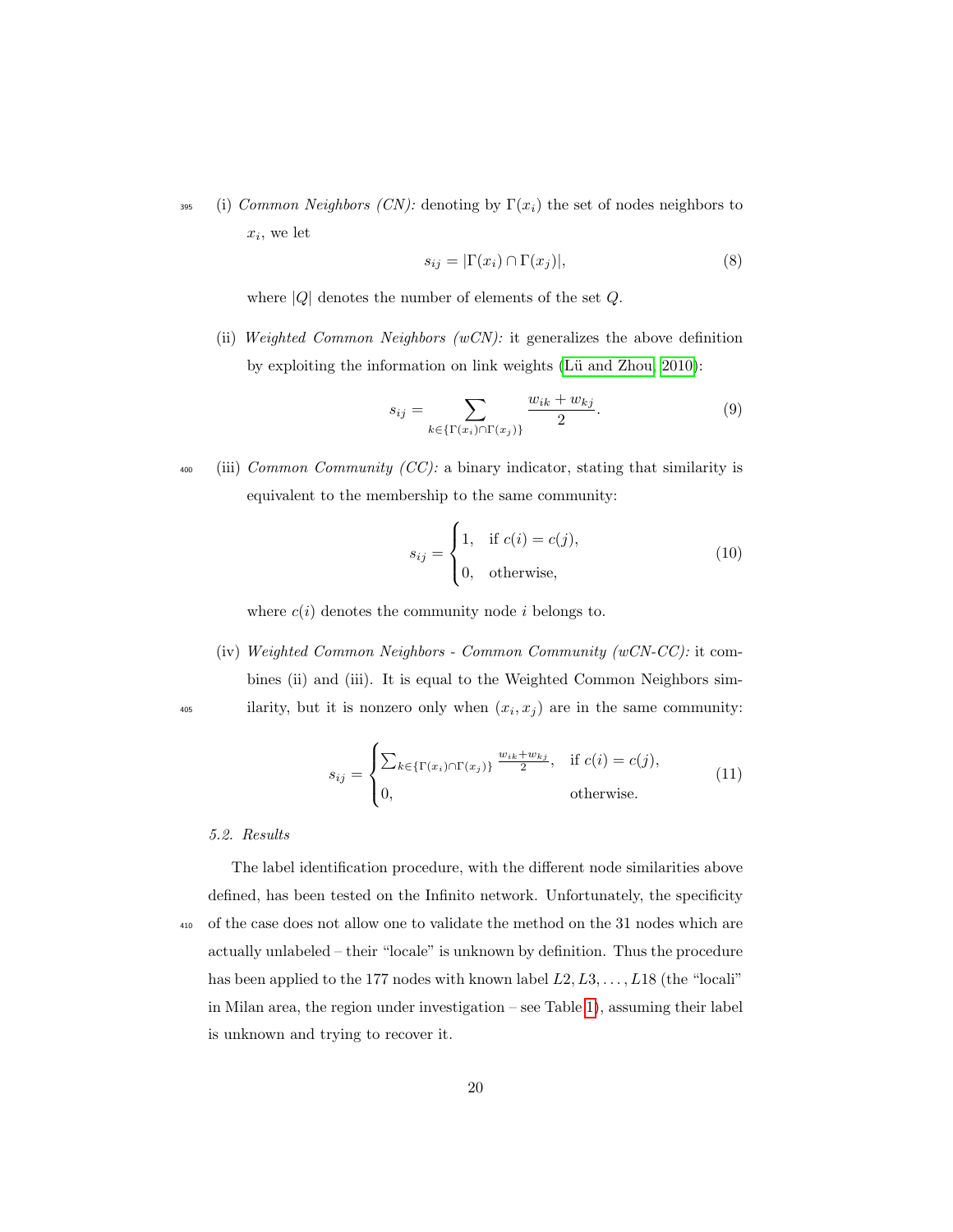<sup>415</sup> In order to mimic the real situation, in which an entire pool of labels have to be simultaneously identified, in our experiments we assume that the labels of  $m$ nodes have to be reconstructed at the same time, and we test the effectiveness of the procedure by letting  $m$  increasing from 1 to 30. For each  $m$ , we randomly extract  $5 \times 10^3$  samples of m nodes in "locali"  $L2, L3, \ldots, L18$ , and predict

- <sup>420</sup> simultaneously their labels via equation [\(7\)](#page-18-0). For each sample, we compute the precision as the fraction of correct guesses. More in detail, for each node under test we increment a success counter s by 1 if the label which maximizes the probability [\(7\)](#page-18-0) is the correct node label, while if the probability of  $r > 1$  labels is equally maximal in  $(7)$  we increment the counter by  $1/r$  if the correct node  $425$  label is one of them. For the m-node sample, the precision of the reconstruction
- is eventually given by  $s/m$ .

Figure [6](#page-21-0) summarizes the results, in terms of mean and standard deviation of the precision over the samples, for all  $m = 1, 2, \ldots, 30$  and for the four similarity measures above defined. In principle, we expect that the larger  $m$ ,

- <sup>430</sup> the more difficult the prediction task, since the latter is based on a smaller set of known labels. In this respect, the results are rather counterintuitive. Firstly, the average precision is largely insensitive to m, and ranges from about 45% to 65% according to the similarity measure adopted. Notably, the best performing method (wCN-CC) exploits the analysis of the community structure
- <sup>435</sup> of the network. Secondly, the variability of the precision rate displays a clear decreasing trend as m increases. This behaviour is due to a sort of "large numbers" effect: when very few labels are to be guessed, the success depends very much on the specific nodes under scrutiny. When a large pool of nodes are instead investigated, successes and failures tend to balance in a proportion
- <sup>440</sup> which mildly depends on the specific set of nodes. Overall, this latter analysis confirms that, on the Infinito network, the precision of the label reconstruction procedure can reach a proportion of about two thirds, even for sets of the same order of magnitude of the real unlabeled set L0.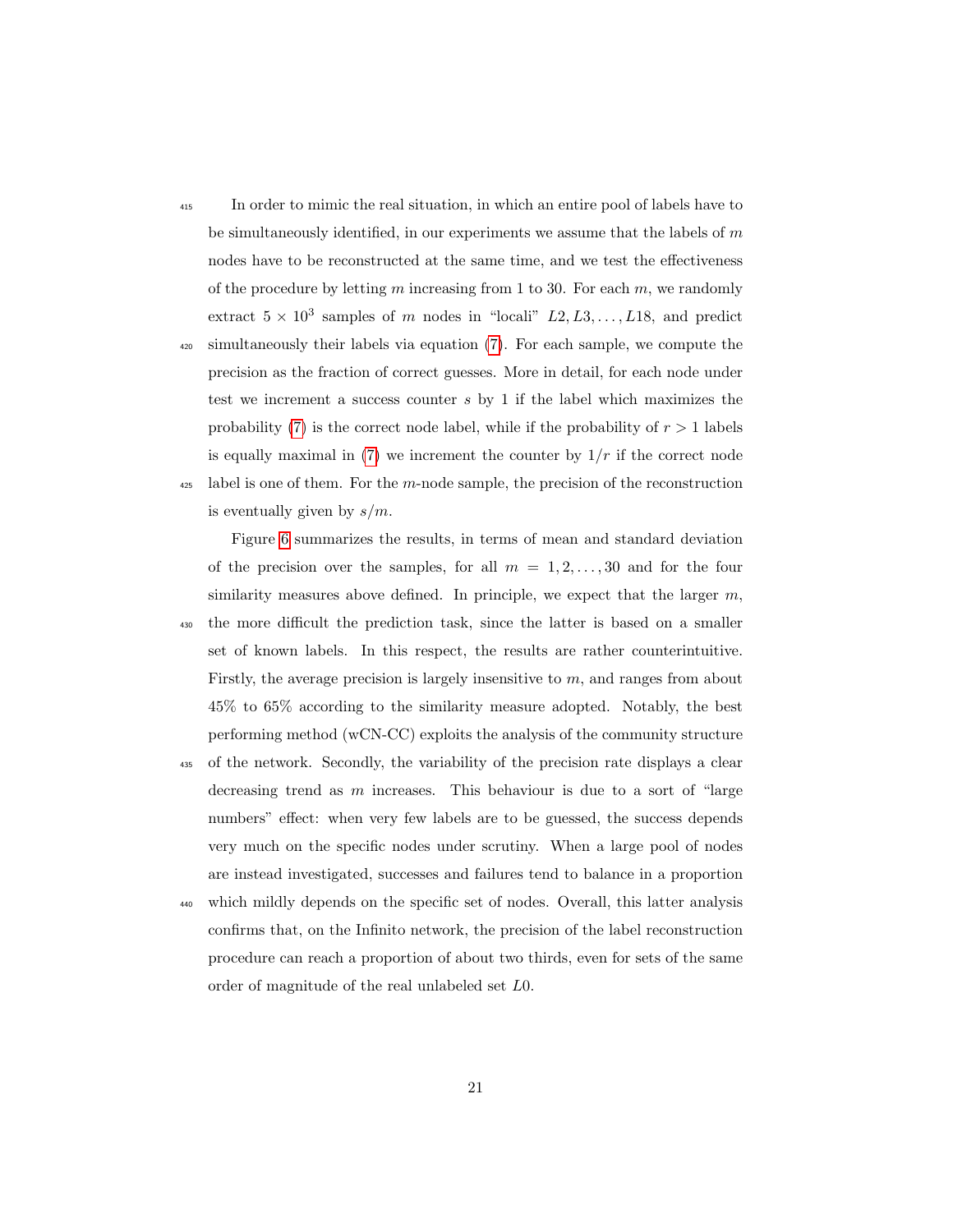

<span id="page-21-0"></span>Figure 6: Precision of the label identification methods with respect to the number  $m$  of unlabeled nodes. The curves represent the average precision (circles) plus/minus standard deviation (crosses) over  $5 \times 10^3$  random samples of m nodes (CN: Common Neighbors; wCN: Weighted Common Neighbors; CC: Common Community; wCN-CC: Weighted Common Neighbors - Common Community).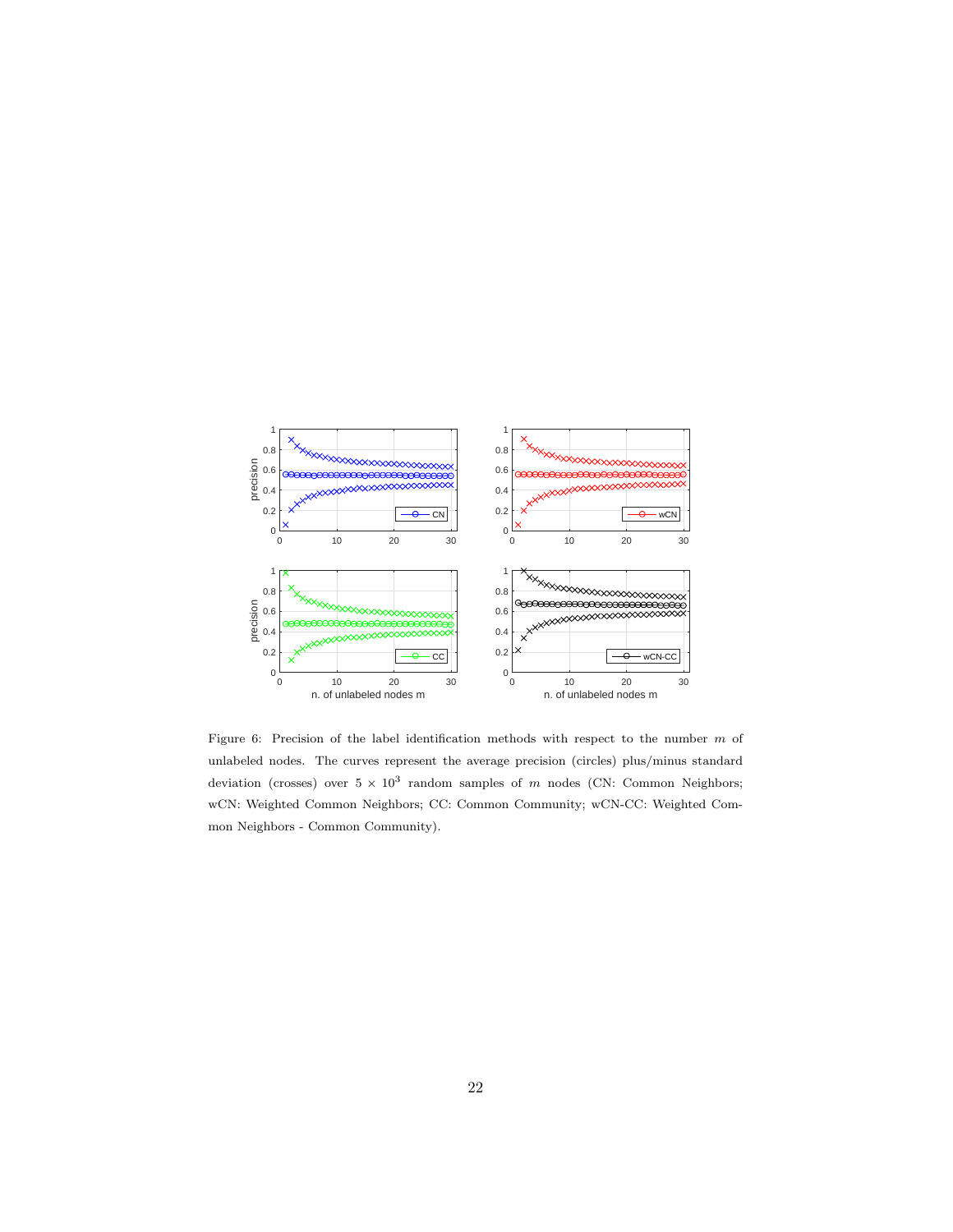#### 6. Concluding remarks

<sup>445</sup> This paper applied community analysis methods to investigate the structure of a mafia organization. Focusing on meeting participation as a proxy for the relationships among criminals, community analysis assessed the clusterized structure of the mafia and showed that it often mirrors the internal subdivision of the mafia among several clans or "locali", or unions of them. This supports <sup>450</sup> the intuition that subgroups matter in this type of organizations.

In the light of these findings, the study tested the capacity of community analysis techniques to identify relevant characteristics of the criminal organization, namely leadership roles and "locali" membership. The results show that the zP-score, which captures the interplay between a node connectivity <sup>455</sup> within its community and to the other communities, can effectively single out the bosses of the mafia. Furthermore, the most effective method for identifying the "locale" membership of the nodes focuses again on the connectivity within the same community.

Overall, these findings reinforce the idea that the tools of network analysis <sup>460</sup> can be fruitfully adopted to enhance the understanding of the structure and function of organized crime, albeit their use as a support for law enforcement intelligence still needs further exploration.

The research can be extended in many directions. First of all, a deeper structural analysis on a pool of criminal networks would be needed, aimed at <sup>465</sup> assessing whether peculiar structural attributes turn out to be recurrent in such networks. Then, coming back to the problem of community detection, other methods might prove to be more effective – including those specifically devoted to bipartite networks, as it is our data structure before projection (see Sec. [2\)](#page-4-0). Finally, once the structure has been thoroughly understood, the challenge <sup>470</sup> is clearly that of linking it with the function of the network, namely to fully

understand how structural properties relate to criminal activities.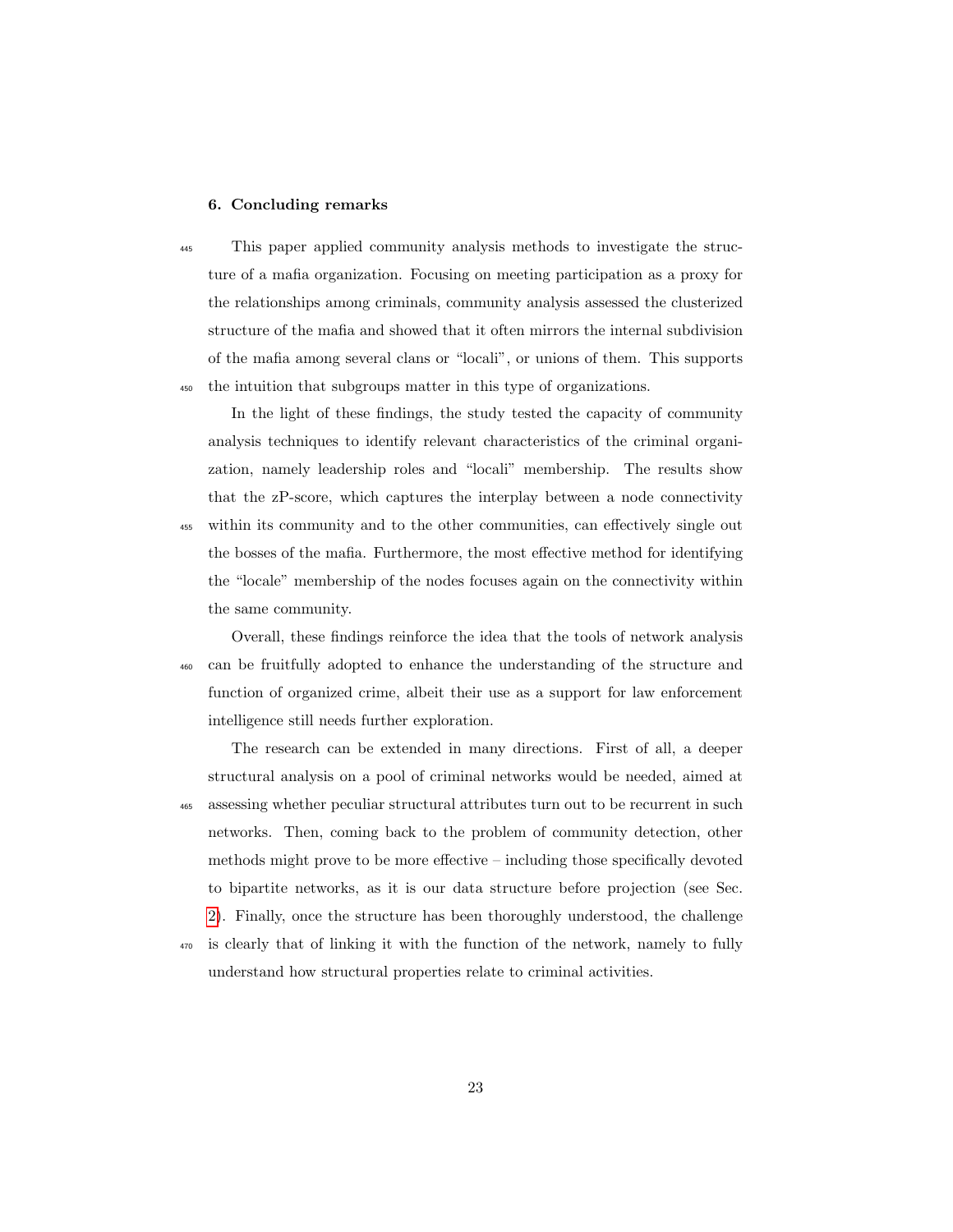# Acknowledgements

The authors would like to thank Giulia Berlusconi, Vera Ferluga, Nicola Parolini, Samuele Poy, and Marco Verani for many useful discussions.

# <span id="page-23-3"></span><sup>475</sup> References

- Arenas, A., Danon, L., Diaz-Guilera, A., Gleiser, P., Guimera, R., 2004. Community analysis in social networks. European Physical Journal B 38, 373–380. doi:[10.1140/epjb/e2004-00130-1](http://dx.doi.org/10.1140/epjb/e2004-00130-1).
- <span id="page-23-7"></span><span id="page-23-5"></span>Arenas, A., Duch, J., Fernandez, A., Gomez, S., 2007. Size reduction of complex <sup>480</sup> networks preserving modularity. New Journal of Physics 9, 176. doi:[10.1088/](http://dx.doi.org/10.1088/1367-2630/9/6/176) [1367-2630/9/6/176](http://dx.doi.org/10.1088/1367-2630/9/6/176).
	- Baeza-Yates, R., Ribeiro-Neto, B., 1999. Modern Information Retrieval. Addison Wesley.
- <span id="page-23-4"></span><span id="page-23-2"></span>Barrat, A., Barthélemy, M., Vespignani, A., 2008. Dynamical Processes on <sup>485</sup> Complex Networks. Cambridge University Press.
	- Batagelj, V., Mrvar, A., 2004. Pajek Analysis and visualization of large networks, in: Jünger, M., and Mutzel, P (Ed.), Graph Drawing Software. Springer-Verlag Berlin. Mathematics and Visualization, pp. 77–103.
	- Blondel, V.D., Guillaume, J.L., Lambiotte, R., Lefebvre, E., 2008. Fast un-
- <span id="page-23-6"></span><span id="page-23-1"></span><sup>490</sup> folding of communities in large networks. Journal of Statistical Mechanics - Theory and Experiment , P10008. doi:[10.1088/1742-5468/2008/10/P10008](http://dx.doi.org/10.1088/1742-5468/2008/10/P10008).
	- Boccaletti, S., Latora, V., Moreno, Y., Chavez, M., Hwang, D.H., 2006. Complex networks: Structure and dynamics. Physics Reports 424, 175–308. doi:[10.1016/j.physrep.2005.10.009](http://dx.doi.org/10.1016/j.physrep.2005.10.009).
- <span id="page-23-0"></span><sup>495</sup> Bright, D.A., Greenhill, C., Reynolds, M., Ritter, A., Morselli, C., 2015. The use of actor-level attributes and centrality measures to identify key actors: A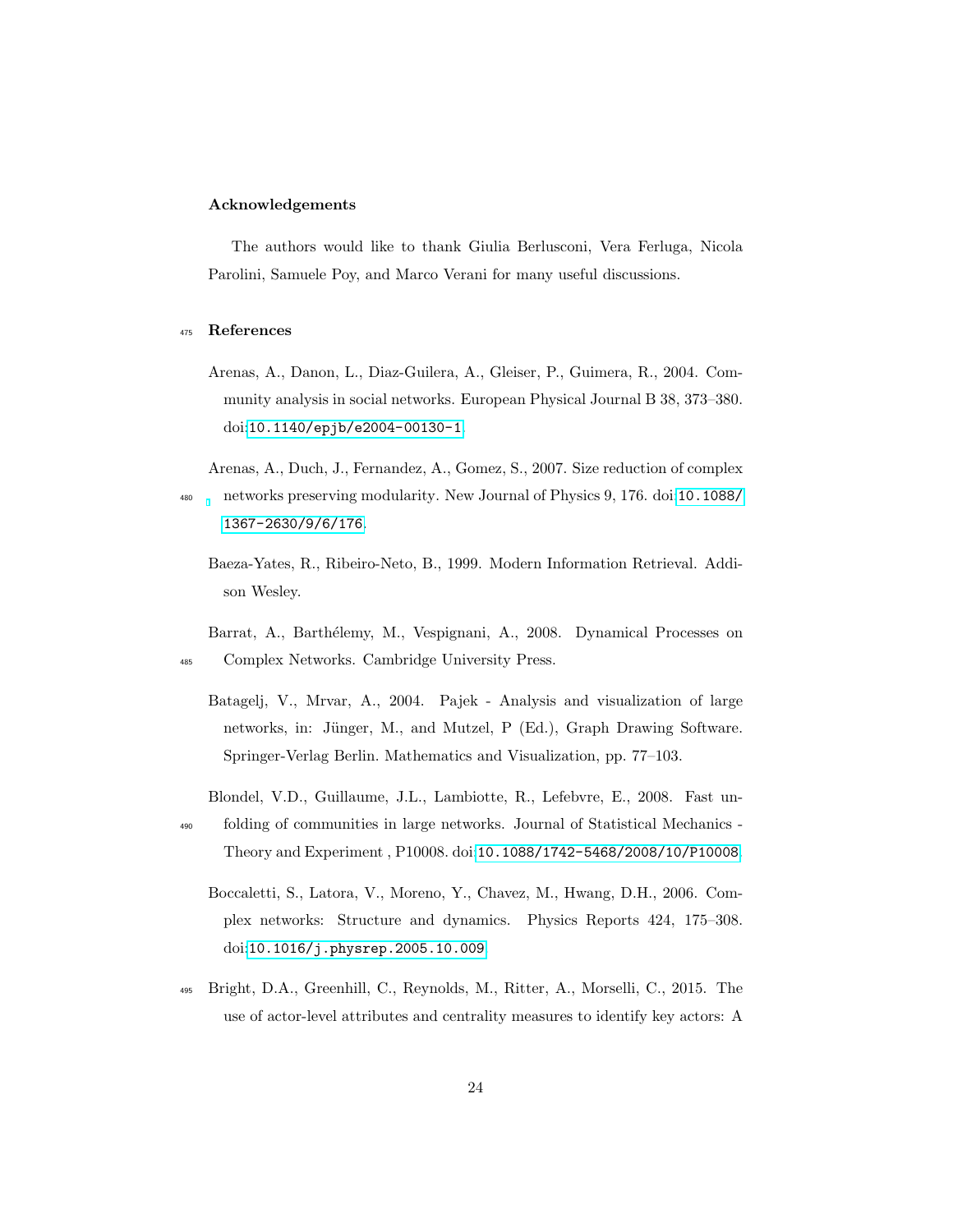case study of an Australian drug trafficking network. Journal of Contemporary Criminal Justice 31, 262–278. doi:[{10.1177/1043986214553378}](http://dx.doi.org/{10.1177/1043986214553378}).

<span id="page-24-0"></span>Calderoni, F., 2014. Identifying mafia bosses from meeting attendance, in:

- <sup>500</sup> Masys, A (Ed.), Networks and Network Analysis for Defence and Security. Springer. Lecture Notes in Social Networks, pp. 27–48.
- <span id="page-24-7"></span>Calderoni, F., 2015. Predicting organized crime leaders, in: Bichler, G and Malm, Aili E. (Ed.), Disrupting Criminal Networks: Network Analysis in Crime Prevention. Lynne Rienner Publishers, Boulder, CO. volume 28 of <sup>505</sup> Crime Prevention Studies, pp. 89–110.
	- Carley, K.M., Krackhardt, D., Lee, J.S., 2002. Destabilizing networks. Connections 24, 79–92.
- <span id="page-24-8"></span><span id="page-24-6"></span><span id="page-24-1"></span>Della Rossa, F., Dercole, F., Piccardi, C., 2013. Profiling core-periphery network structure by random walkers. Scientific Reports 3, 1467. doi:[10.1038/](http://dx.doi.org/10.1038/srep01467) <sup>510</sup> [srep01467](http://dx.doi.org/10.1038/srep01467).
	- Firth, D., 1993. Bias reduction of maximum-likelihood-estimates. Biometrika 80, 27–38. doi:[{10.1093/biomet/80.1.27}](http://dx.doi.org/{10.1093/biomet/80.1.27}).
	- Flake, G., Lawrence, S., Giles, C., Coetzee, F., 2002. Self-organization and identification of web communities. Computer 35, 66–71.
- <span id="page-24-4"></span><span id="page-24-3"></span><span id="page-24-2"></span><sup>515</sup> Fortuna, M.A., Bonachela, J.A., Levin, S.A., 2011. Evolution of a modular software network. Proceedings of the National Academy of Sciences of the United States of America 108, 19985–19989. doi:[10.1073/pnas.1115960108](http://dx.doi.org/10.1073/pnas.1115960108).
	- Fortunato, S., 2010. Community detection in graphs. Physics Reports 486, 75–174. doi:[10.1016/j.physrep.2009.11.002](http://dx.doi.org/10.1016/j.physrep.2009.11.002).
- <span id="page-24-5"></span><sup>520</sup> Girvan, M., Newman, M., 2002. Community structure in social and biological networks. Proceedings of the National Academy of Sciences of the United States of America 99, 7821–7826. doi:[10.1073/pnas.122653799](http://dx.doi.org/10.1073/pnas.122653799).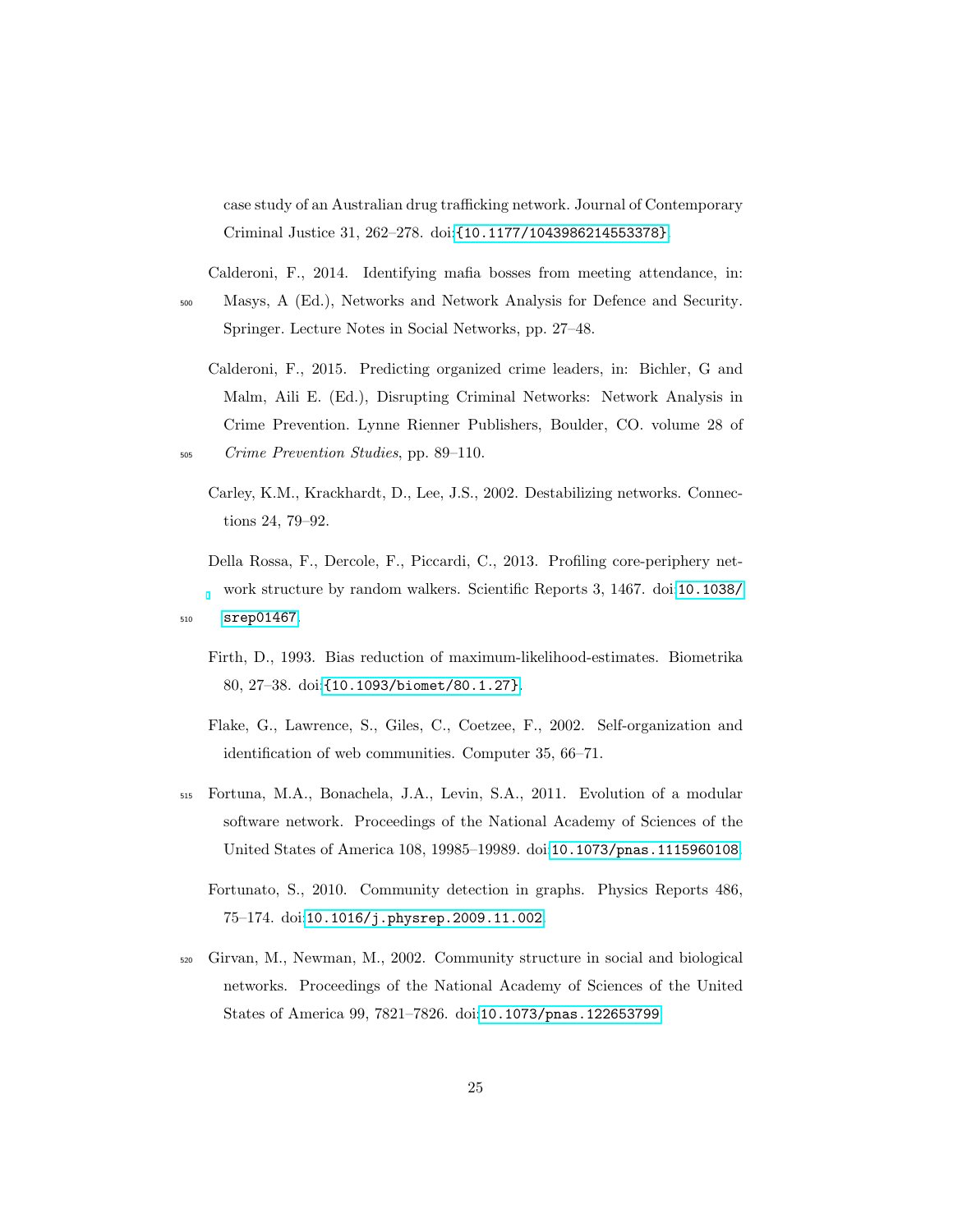<span id="page-25-4"></span>Guimera, R., Amaral, L., 2005. Cartography of complex networks: modules and universal roles. Journal of Statistical Mechanics - Theory and Experiment , <sup>525</sup> P02001. doi:[10.1088/1742-5468/2005/02/P02001](http://dx.doi.org/10.1088/1742-5468/2005/02/P02001).

- <span id="page-25-5"></span>Guimera, R., Mossa, S., Turtschi, A., Amaral, L., 2005. The worldwide air transportation network: Anomalous centrality, community structure, and cities' global roles. Proceedings of the National Academy of Sciences of the United States of America 102, 7794–7799. doi:[10.1073/pnas.0407994102](http://dx.doi.org/10.1073/pnas.0407994102).
- <span id="page-25-6"></span><span id="page-25-3"></span><sup>530</sup> Hosmer, D.W., Lemeshow, S., Sturdivant, R.X., 2013. Applied Logistic Regression, 3rd ed. John Wiley & Sons, Hoboken, NJ.
	- Hric, D., Darst, R.K., Fortunato, S., 2014. Community detection in networks: Structural communities versus ground truth. Physical Review E 90, 062805. doi:[10.1103/PhysRevE.90.062805](http://dx.doi.org/10.1103/PhysRevE.90.062805).
- <span id="page-25-1"></span><sup>535</sup> Jonsson, P., Cavanna, T., Zicha, D., Bates, P., 2006. Cluster analysis of networks generated through homology: automatic identification of important protein communities involved in cancer metastasis. BMC Bioinformatics 7. doi:[10.](http://dx.doi.org/10.1186/1471-2105-7-2) [1186/1471-2105-7-2](http://dx.doi.org/10.1186/1471-2105-7-2).

<span id="page-25-2"></span>Krause, A.E., Frank, K.A., Mason, D.M., Ulanowicz, R.E., Taylor, W.W., 2003.

- <span id="page-25-8"></span><sup>540</sup> Compartments revealed in food-web structure. Nature 426, 282–285. doi:[10.](http://dx.doi.org/10.1038/nature02115) [1038/nature02115](http://dx.doi.org/10.1038/nature02115).
	- Lü, L., Zhou, T., 2010. Link prediction in weighted networks: The role of weak ties. EPL 89. doi:[10.1209/0295-5075/89/18001](http://dx.doi.org/10.1209/0295-5075/89/18001).
	- Lü, L., Zhou, T., 2011. Link prediction in complex networks: A survey. Physica
- <span id="page-25-7"></span><span id="page-25-0"></span><sup>545</sup> A - Statistical Mechanics and its Applications 390, 1150–1170. doi:[10.1016/](http://dx.doi.org/10.1016/j.physa.2010.11.027) [j.physa.2010.11.027](http://dx.doi.org/10.1016/j.physa.2010.11.027).
	- Malm, A., Bichler, G., 2011. Networks of collaborating criminals: Assessing the structural vulnerability of drug markets. Journal of Research in Crime and Delinquency 48, 271–297. doi:[10.1177/0022427810391535](http://dx.doi.org/10.1177/0022427810391535).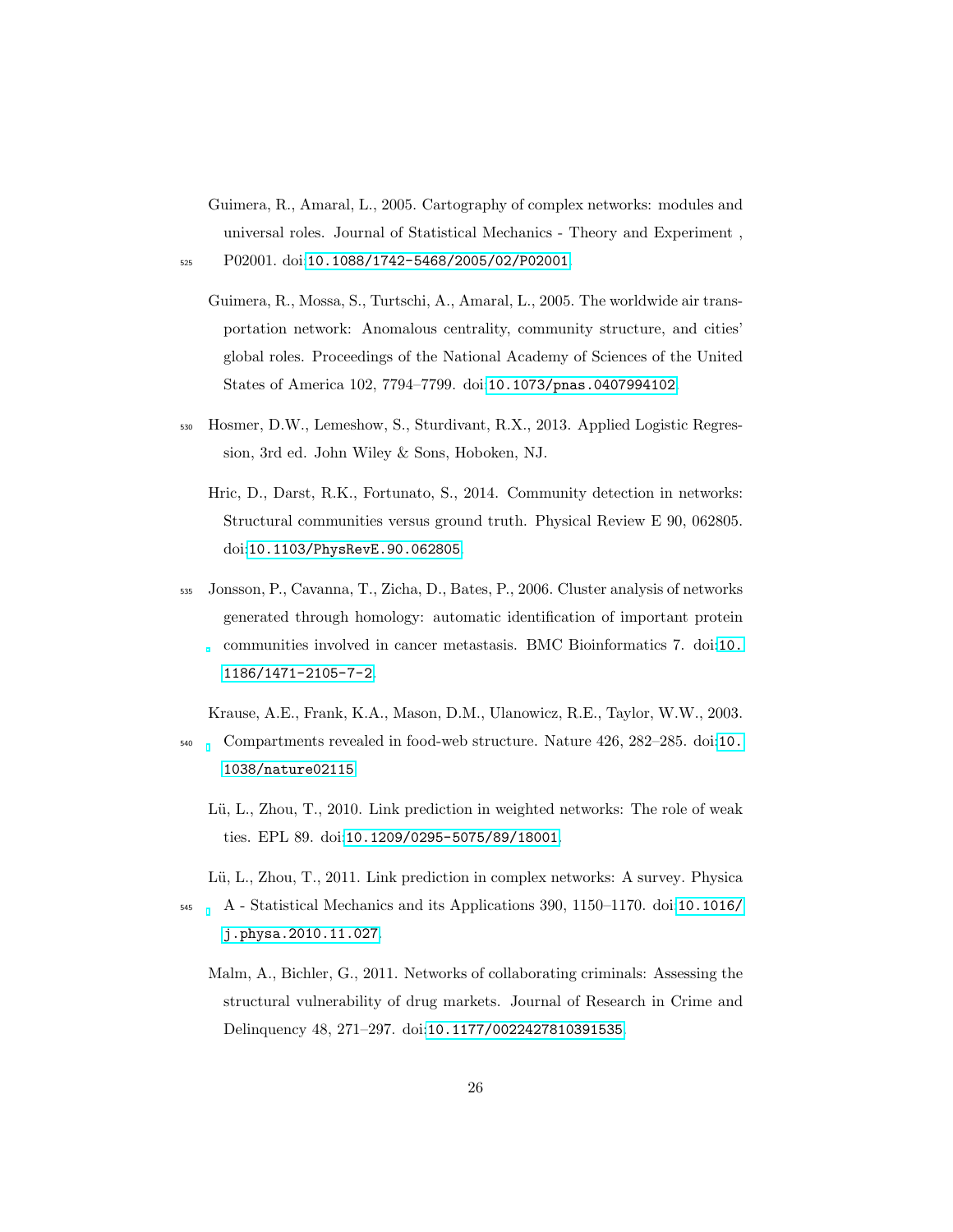- <span id="page-26-2"></span><span id="page-26-0"></span><sup>550</sup> Morselli, C., 2009. Hells angels in springtime. Trends in Organized Crime 12, 145–158. doi:[10.1007/s12117-009-9065-1](http://dx.doi.org/10.1007/s12117-009-9065-1).
	- Morselli, C., Giguere, C., Petit, K., 2007. The efficiency/security trade-off in criminal networks. Social Networks 29, 143–153. doi:[10.1016/j.socnet.](http://dx.doi.org/10.1016/j.socnet.2006.05.001) [2006.05.001](http://dx.doi.org/10.1016/j.socnet.2006.05.001).
- <span id="page-26-9"></span><span id="page-26-1"></span><sup>555</sup> Morselli, C., Roy, J., 2008. Brokerage qualifications in ringing operations. Criminology 46, 71–98. doi:[{10.1111/j.1745-9125.2008.00103.x}](http://dx.doi.org/{10.1111/j.1745-9125.2008.00103.x}).
	- Newman, M.E.J., 2006. Modularity and community structure in networks. Proceedings of the National Academy of Sciences of the United States of America 103, 8577–8582. doi:[10.1073/pnas.0601602103](http://dx.doi.org/10.1073/pnas.0601602103).
- <span id="page-26-5"></span><span id="page-26-3"></span><sup>560</sup> Newman, M.E.J., 2010. Networks: An Introduction. Oxford University Press.
	- Paoli, L., 2003. Mafia brotherhoods: organized crime, Italian style. Oxford University Press, New York, NY.
	- Paoli, L., 2007. Mafia and organised crime in Italy: The unacknowledged successes of law enforcement. West European Politics 30, 854–880. doi:[10.1080/](http://dx.doi.org/10.1080/01402380701500330)

- Piccardi, C., 2011. Finding and testing network communities by lumped Markov chains. PLoS One 6, e27028. doi:[10.1371/journal.pone.0027028](http://dx.doi.org/10.1371/journal.pone.0027028).
- <span id="page-26-8"></span><span id="page-26-4"></span>Piccardi, C., Calatroni, L., Bertoni, F., 2010. Communities in italian corporate networks. Physica A - Statistical Mechanics and its Applications 389, 5247– <sup>570</sup> 5258. doi:[10.1016/j.physa.2010.06.038](http://dx.doi.org/10.1016/j.physa.2010.06.038).
	- Radicchi, F., Castellano, C., Cecconi, F., Loreto, V., Parisi, D., 2004. Defining and identifying communities in networks. Proceedings of the National Academy of Sciences of the United States of America 101, 2658–2663. doi:[10.1073/pnas.0400054101](http://dx.doi.org/10.1073/pnas.0400054101).

<span id="page-26-7"></span><span id="page-26-6"></span><sup>565</sup> [01402380701500330](http://dx.doi.org/10.1080/01402380701500330).